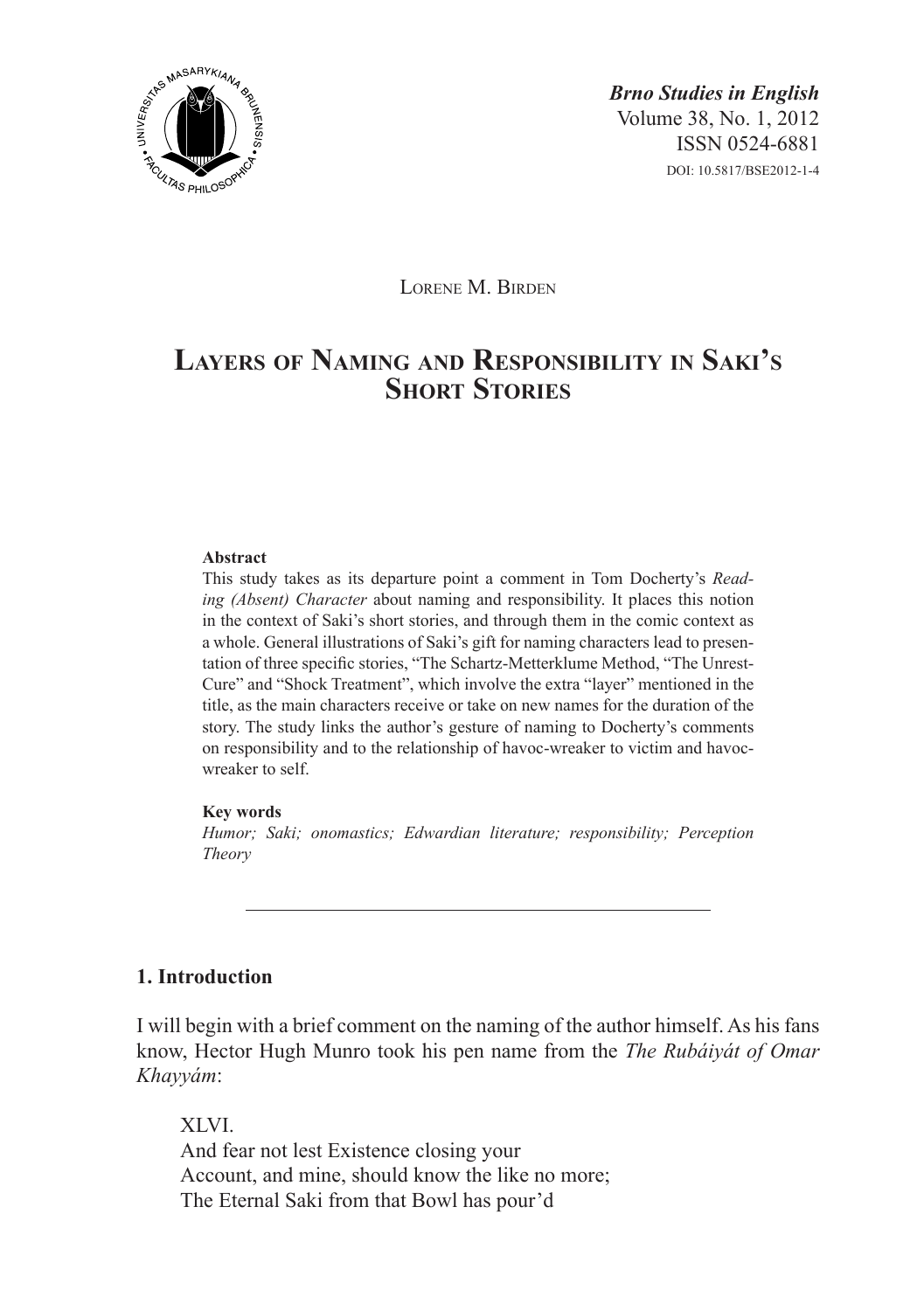Millions of Bubbles like us, and will pour.

CI. And when like her, oh Saki, you shall pass Among the Guests Star-scatter'd on the Grass, And in your joyous errand reach the spot Where I made One – turn down an empty Glass! (http://emotional-literacy-education.com/classic-books-online-a/rubai10. htm)

This is a fascinating choice for onomastics. One should also note the similarity between Saki, the name, and sack, the dry white wine that the English began importing from the Canary Islands in the sixteenth century. Saki's "bowl" of wit has always been seen as dry, if not acid. And he certainly put his culture and society "to sack" in his frequent biting comments.

On the other hand, it is probably entirely fortuitous that, for the Sufi poets, Saki represents God. I simply mention it because of an interesting coincidence. Munro's sister, Ethel, begins her "Biography of Saki" in this way:

My earliest recollection of Hector, my younger brother, was in the nursery at home, where, with my elder brother Charlie, we had been left alone. Hector seized the long-handled hearth brush, plunged it into the fire, and chased Charlie and me round the table, shouting, "I'm God! I'm going to destroy the world!" (E. Munro 1930: 635)

There is debate as to whether Khayyám was a Sufi poet (Nasr 2006: 165), and FitzGerald did not mention the notion of Saki as God in the preface to his translation. But the juxtaposition does invite at least speculation.

Besides being so creative at naming himself, Saki is known for, among other things, creating interesting names for his characters. An anonymous reviewer in *The Spectator*, commenting on the newly-published *Beasts and Super-Beasts* in 1914, notes his "ingenuity in coining proper names" (Beasts 1914: 61). S.P.B. Mais's chapter on Saki in his 1920 work *Books and their Writers* points out what he labels "his astounding success in choice of names for his characters" (1920: 317, 321). A.A. Milne, in his introduction to *The Chronicles of Clovis* that forms part of *The Collected Works of Saki* of 1926, devotes half a paragraph to Saki's inventions (1926: xi). Another of his biographers, Charles H. Gillen, points out that Saki's names "approached the Dickensian in their combination of aptness and improbability" (1969: 74). And Fred Abrams once did an admirable onomastic study of the story "Filboid Studge" (1971: 287–288).

Such names are not only creative but also practical. Saki's stories are indeed short – the ones that I will explore most completely below are 1783, 2215, and 1744 words long – and Saki was publishing them first in the columns of dailies and weeklies. This publishing context of course influences the creation of char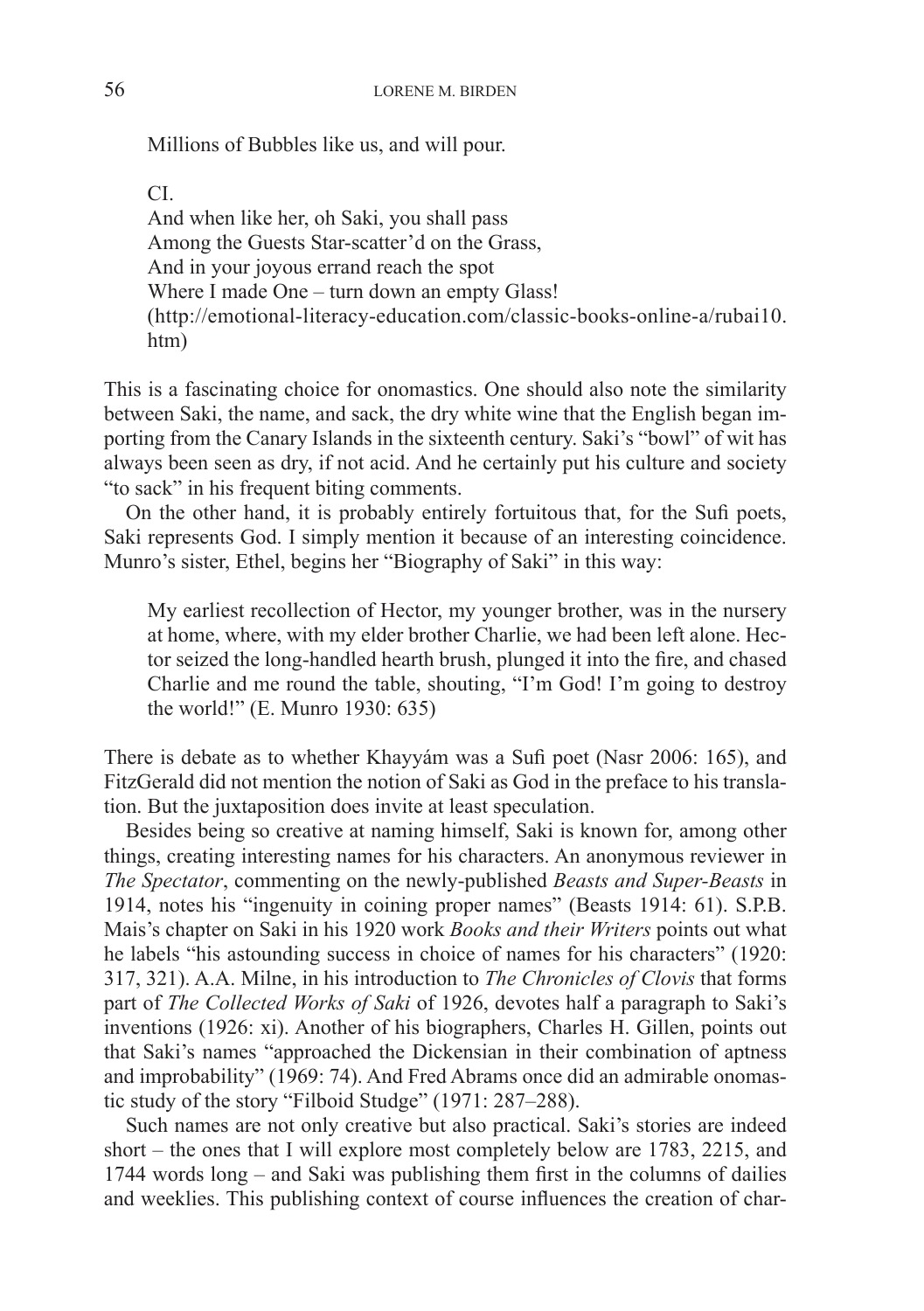acters. The readership did not see them regularly; Reginald, the Sakian character who appeared the most frequently, made only fifteen appearances in twenty-eight months, from September 1901 to April 1904. A character or character-type who appears so infrequently must have very salient, exaggerated, and constant characteristics. He cannot have too many of them, as increasing complexity would result in increasing difficulty in recognizing or remembering the character. The author must therefore use a certain type of reminder for the reader: Max Nänny refers to "recall devices and mnemonic support reminiscent of the oral epic" (1984: 61, 33). There is thus a certain return, in the writing of the short story (at least in Saki), to the formulaic qualities that Milman Parry, Albert B. Lord and Walter Ong studied in epic poetry (1982: 23, 34, 38). Oral forms present character epithets systematically linked to one character and easily memorizable for the listener/reader. The exaggerated pranks, the tendency to speak in quips, a typical pose or speech pattern, are also markers used for keeping the character or character-type in the reader's mind from story to story. In these ways, short stories link their characters to distinctive and salient traits.

This tactic is even more necessary given the limited space of the short story. Unlike the epic creator, the short story author cannot afford to use long passages to remind the reader of the character that is reappearing or the type that is being represented in a new character; he must establish the case quickly. After one or two memorable appearances or descriptions, the author has only to reiterate the name or the basic type elements for the reader to find his way. For example, Saki presents a character, Clode, in his "Potted Parliament" (a chronicle of Parliament proceedings in the weeks leading up to the declaration of World War I) who is the wryest of his commentators on the political scene. In later dispatches, Saki has only to insert the mention of Clode – toasting a Parliament decision, for example – to color his text with irony (Saki 1914f: 677–678; Birden 2011: 10). In this way the writer prepares the reader by constructing a limited, predetermined choice of character traits linked to the character which correspond to that character's function. Tom Docherty reminds us that "the reader [...] is not invited in such cases to contribute to the meaning of such characters: such meaning as they have is almost immediately presented in its entirety, and contained within their name" (1983: 49–50).

The comment by Tom Docherty reminds us of the importance of onomastics in character creation. Like the use of oral formulae, the construction of a name contributes to concision. The name serves as a bookmark for the reader of short fiction who wishes to identify the tone of the story quickly: "[the name] gives the reader a point of view on the fiction as a whole [...] it offers a position for the reader to inhabit and from which to see the world of the fiction and the other characters" (Docherty 1983: 74). The importance of remembering the character leads to the creation of distinctive names, and the importance of setting a comic or satiric scene leads to the creation of a name with comic sound and meaning. Docherty tells us that this function of a name is particularly important for a genre like satire because it is the theme of the narrative that is the important element: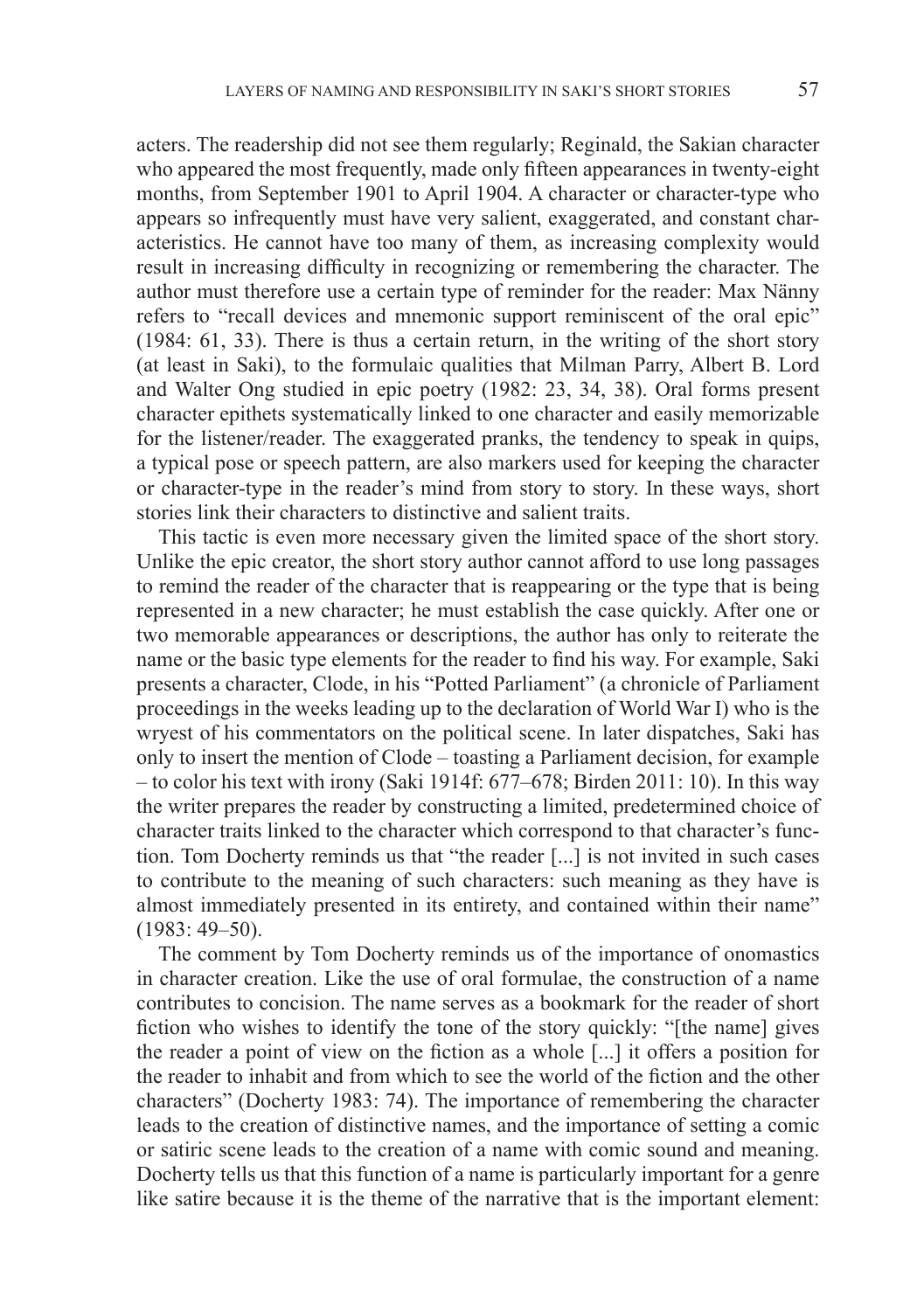"An essentialist use of the proper name [...] is clearly consonant with a plotoriented fiction, a fiction in which the mechanics of the intrigue subsume the characters into the effecting of a design" (Docherty 1983: 49).

### **2. Heroes and their designs**

The "design" in Saki usually opposes a victim to a havoc-wreaker, and for both of these opponents Saki creates heavily significant names. His two main "Brilliant Young Men", as Digamma called them in 1904, are named Reginald and Clovis (1904: 1–2). The names are obviously chosen for their royal or noble consonance:

Reginald: of Saxon origin; "counsel". Clovis: of Old German origin; "glorious victory". (Weekley 1916: 44, 293)

However, if the names are noble, the behaviour of these two characters was seen by their victims and some readers as rather un-noble, even ignoble. Their havocwreaking rejection of the more stultifying elements of society marked them as Nuts, a designation that was a condemnation when coming from the staid English. If these names serve to designate the characters as kings, they are kings of folly. They take part in society for no other reason than to be flies in the gardenparty, players in the game of mobile against immobile, life against death, contingency against stability. They are there to engage in "the play of restlessness upon boredom [...]" (Pritchett 1963: 614).

Clovis's family name, Sangrail, also contributes to the image of nobility suggested above, and adds to Clovis a chivalrous dimension.

Sangrail; another term for the Grail; late Middle English, from Old French *sant graal* 'Holy Grail'.

(Knowles 2006; http://www.encyclopedia.com/topic/sangrail.aspx; *Chambers* 2009: 1092)

However, Saki's knight-errant is in search of pleasure, unlike his classical brother who is an emblem of virtue. On the other hand, Clovis mirrors his medieval equivalent because his pranks are often perpetrated in the service of others. The knight helps those in distress, and Clovis does this by bringing out the "danger" contained in adhering to strict conventions. For his victims, however, he is the one who spreads terror, like the sorcerer or dragon. It should also be noted that this name contains the verb "to rail", which Clovis does implicitly against these strict conventions.

To rail: to utter bitter complaint or vehement denunciation; rail at, rail against; to complain about or criticize […] abusively or bitterly.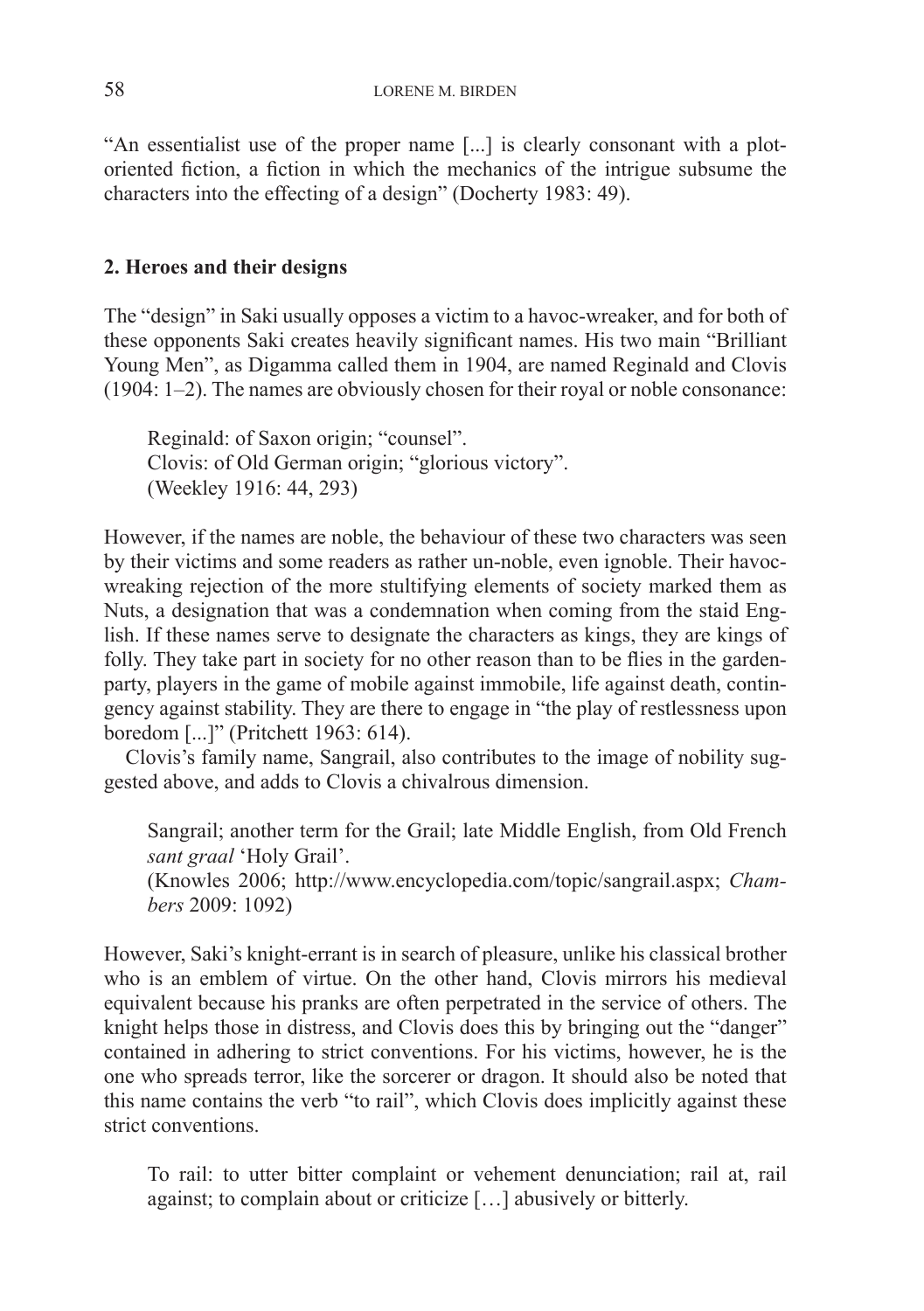sanguinary; ready or eager to shed blood; bloodthirsty; bloody; involving much bloodshed.

sangfroid; self-possession, poise, equanimity, self-control, nerve, courage, steadiness; calmness or composure, cool-headedness.

(http://dictionary.reference.com/browse/rail+against?qsrc=2446; *Chambers* 2009: 1007; http://dictionary.reference.com/browse/sanguinary; *Chambers* 2009: 1092; http://dictionary.reference.com/browse/sangfroid; *Chambers* 2009: 1092)

The syllable "sang" reminds one of the sanguinary nature of Clovis and the other havoc-wreakers, spilling the "blood" of social mannerisms. It also reminds us of the animal nature of these characters, their "wild", uncivilized side, as seen by their society.

Cyril Skatterly, a minor but effective Sakian havoc-wreaker who appears in "A Touch of Realism" (Saki 1914e: 133–142), continues the tradition of noble names begun with Reginald and Clovis. His first name evokes a monk's or a saint's seriousness and the stern haughtiness of many Russian nobles.

Cyril: of Greek origin; "lord" (kyrios). The name of at least eight saints. (Hanks and Hodges 1994: 74)

At the same time, his last name spells trouble (Skatter/scatters wits). He would like to chase away the narrowness of his society (skat/scat).

Skatterly – to scatter someone's wits (ex. Dickens, *Great Expectations*, Chap. 17) Skat/scat! – to go off hastily; to go away; to run off (often used in the imperative). (http://dictionary.reference.com/browse/scat; *Chambers* 2009: 1100)

Saki's one regular "Brilliant Young Woman" havoc-wreaker is Vera Durmot. She appears in "The Open Window" (Saki 1914b: 50–55), "The Lull" (Saki 1914a: 73–81), "A Touch of Realism" (Saki 1914e: 133–142), and "The Quince Tree" (Saki 1914c: 183–189). Her first name also has noble connotations. It shows her "faith" in her efficacy, and of course contains the suggestion of "verity", truth, her truth of pursuit of pleasure.

Vera: Russian name, meaning "faith", […]. It coincides in form with the feminine form of the Latin adjective *verus* truth […] (Hanks and Hodges 1994: 329)

She has lively verbal powers (durmot/mot dur), and she is a tough cookie (dur à cuire).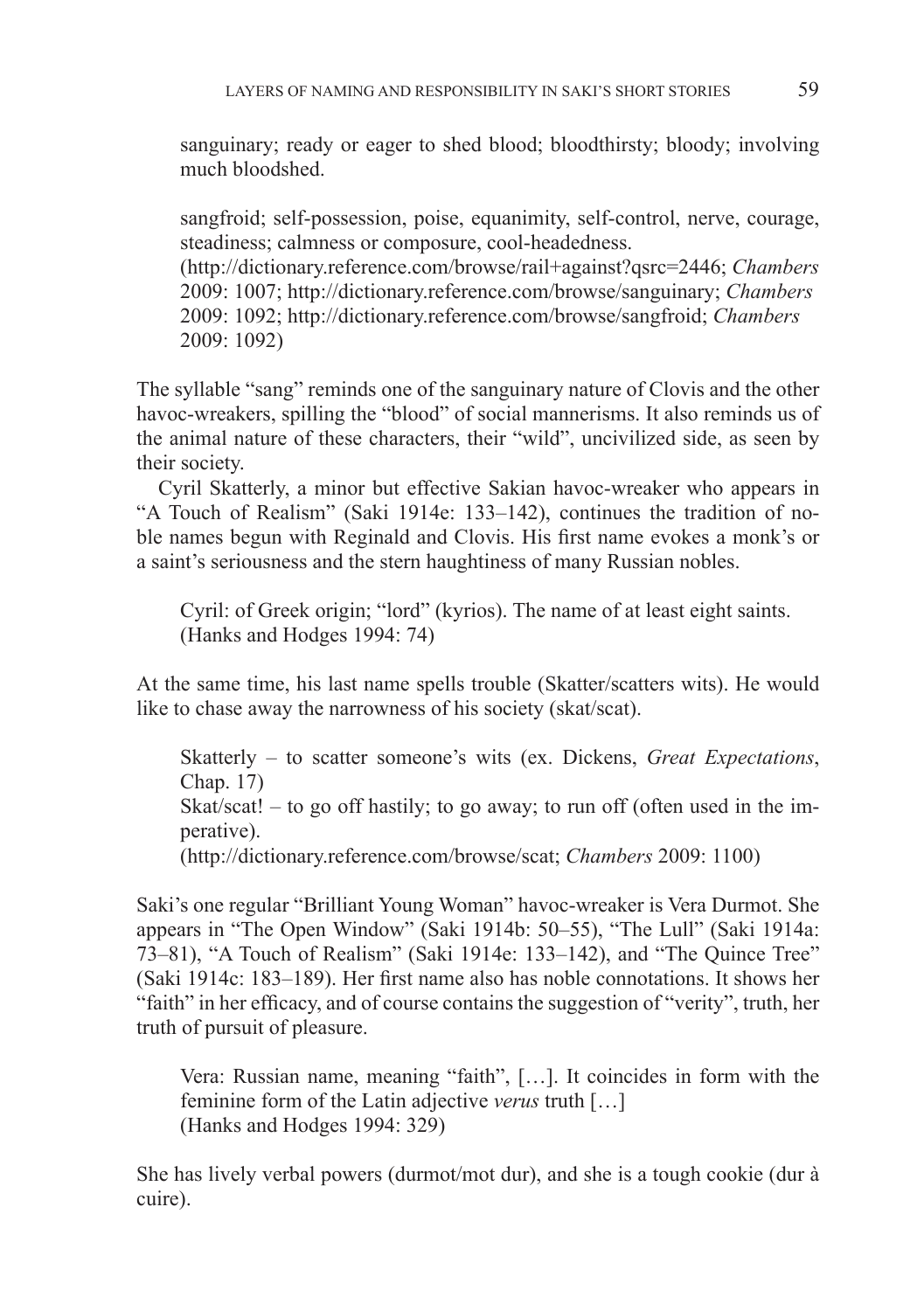|      | Durmot "mot dur" (Fr. "hard words")                    |
|------|--------------------------------------------------------|
|      | Durmot "dur à cuire" (Fr. "hard to cook"; hard-headed) |
|      | Durmot mot-dur mother                                  |
| Vera | ra-ve                                                  |

She is the mother of all flappers (mot-dur/mother) in Saki's world, the female representation of destabilization. Like Clovis she raves (ve-ra/rave) against society's rigidity. These examples and others examined below show how Saki uses names to concentrate the essential aspects of his characters and convey them to the reader.

## **3. Heroes and renaming**

We can see by these examples that Saki's choice of names for his comic heroes is fairly astute. What is doubly effective is his or his characters' choices for *re*naming, which continue the onomastic play. On three occasions in particular, the havoc-wreaker takes on another identity. In this context, it is interesting to note Tom Docherty's tendency to link this question of onomastics to that of polynomalism as a sign of another modern phenomenon which he calls "irresponsibility and subsequent loss of self in much recent experimental fiction" (1983: 77). He gives Wilde's *The Importance of Being Earnest* as the origin of this effect. The question of loss of self I will deal with at the end of this study. The question of naming as a source of irresponsibility is at the heart of several Saki stories; I will use "The Schartz-Metterklume Method", "The Unrest-Cure", and "Shock Tactics" to illustrate this. I hope to demonstrate that, in conjunction with mendacity, a false name adds to the extravagance of the havoc-wreaker's prank and doubles its effect.

"The Schartz-Metterklume Method" begins with a false name imposed on a flapper (Saki 1911: 2). Lady Carlotta (an upper-class woman who nonetheless shows the sensibilities of a havoc-wreaker) is left behind in a country train station, then addressed by a woman who had come to collect her new governess and who takes her for that person. "Carlotta" is a rather exotic name for an Englishwoman.

Carlotta: of Italian origin; variant of Charlotte. Charlotte: French feminine diminutive of Charles. Charles: originally from a Germanic word meaning "free man", cognate with Old English *ceorl* man. (The modern English words churl and churlish are derived from this […]). churl: an ill-bred surly person. churlish: ill-mannered or rude. (Arthur 1857: 292, 94; Hanks and Hodges 1994: 55, 61, 60; *Chambers* 2009: 224)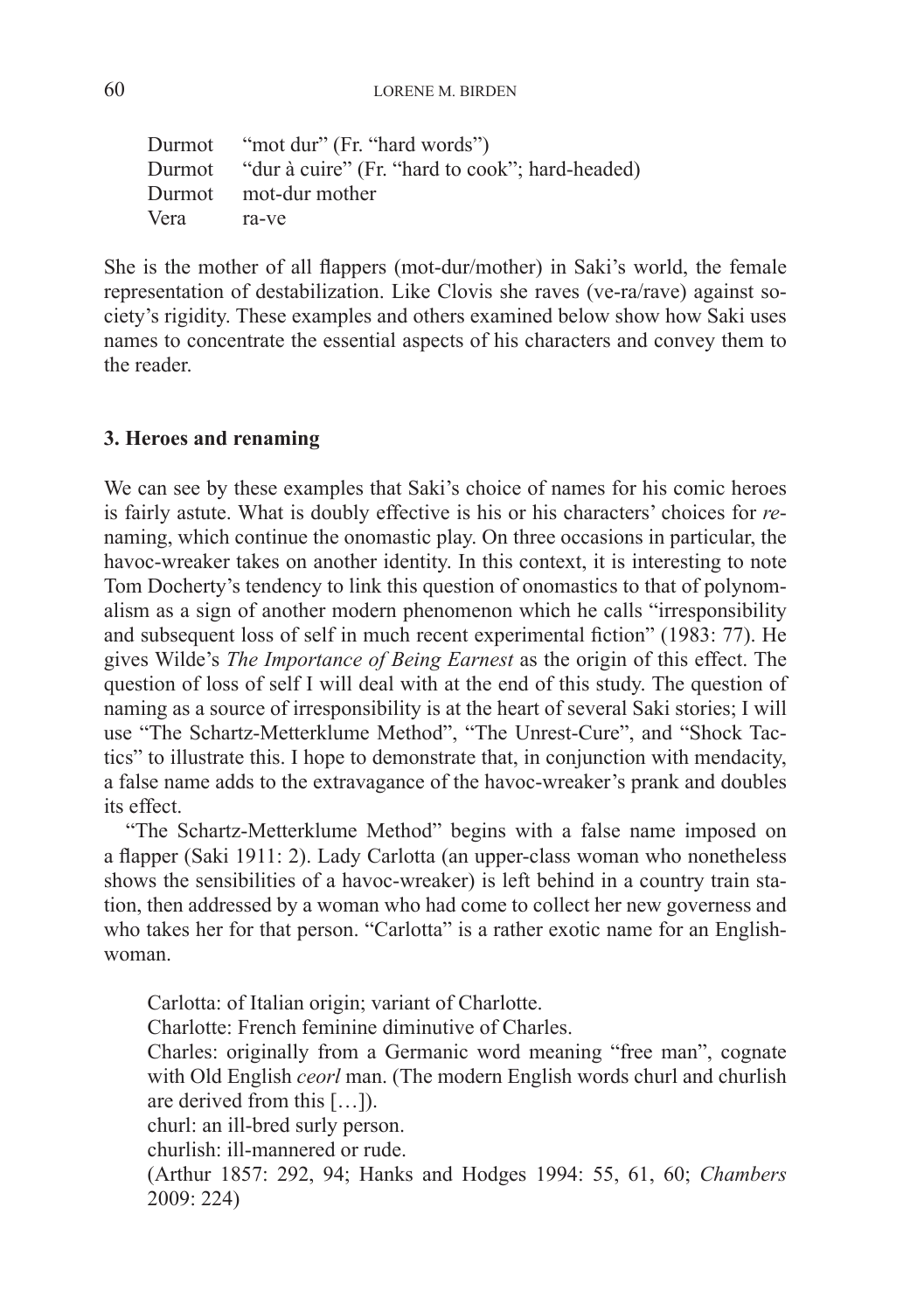It is the aspect of freedom which applies most to this young woman. The name easily evokes her reasons for missing her train: her compassion for animals made her leave it to remonstrate with a cart driver (Carlot/cares a lot). The text tells us that she is usually inclined to quarrel (Carlot/quarrel a lot) with her friends. She also shows the force of decision and force of character associated in her society with men (CARLotta). Such a woman would indeed be seen as "churlish" by the more staid members of society. Suddenly she is obliged to adopt the name of the governess: Miss Hope. The name speaks for itself; the woman designated by it is to be the hope of the mistress of the house which is "employing" her. Lady Carlotta accepts this mistaken identity in order to fill her time until the next train.

It must be said that her employer has already shown ripeness for victimization. Her name, Mrs. Quabarl, suggests a woman who could also tend to quarrel (Quabarl/quarrel), which could explain the need for a new governess. But her character is dominated by pusillanimity (quabarl/querulous). She is a nouveauriche woman who can be made a stooge of easily (barl/larb, as in the French "larbin", stooge). She succeeds in taking hold of Lady Carlotta immediately because at first glance she seems imposing (barl/to barrel down on); however, she easily breaks down (barl/bawl). The signification of this name carries even more weight by the fact that she has no first name; nor does her husband. Both of them are timorous, semi-anonymous beings during the story, incapable of imposing even their identities through the uttering of each other's first names.

The nice "Miss Hope" dominates the Quabarls and the household as soon as she takes up her supposed "service". On every subject, from automobiles to languages, from wine to spankings, she leads the way and has her fun with them riotously. Hidden behind her gentle name, she can create this joyous farce with impunity; the only possible result for her will be to be "fired" and able to continue her voyage. Thus, as Docherty would have it, she is not "responsible" for the effect that her attitude could have.

The farce culminates in the use of her method for teaching history, the "Schartz-Metterklume Method". The weight of this name already gives it an aspect of serious intellectualism which would baffle the family.

Schatz n. treasure Schatzen v. to estimate Schar n. horde Satz n. game Last name Scharz/Schartz: nickname for a juggler, from Middle High German scharz 'move (of a chess piece)' (http://www.wordreference.com/; http://answers.yahoo.com/question/index ?qid=20090219001106AACQ6mT)

It is important to take into consideration a game of polyglot onomastics when dealing with Saki. He spoke fluent French, Russian, and German. He worked as foreign correspondent in the Balkans, St. Petersburg, Vienna, and Paris. While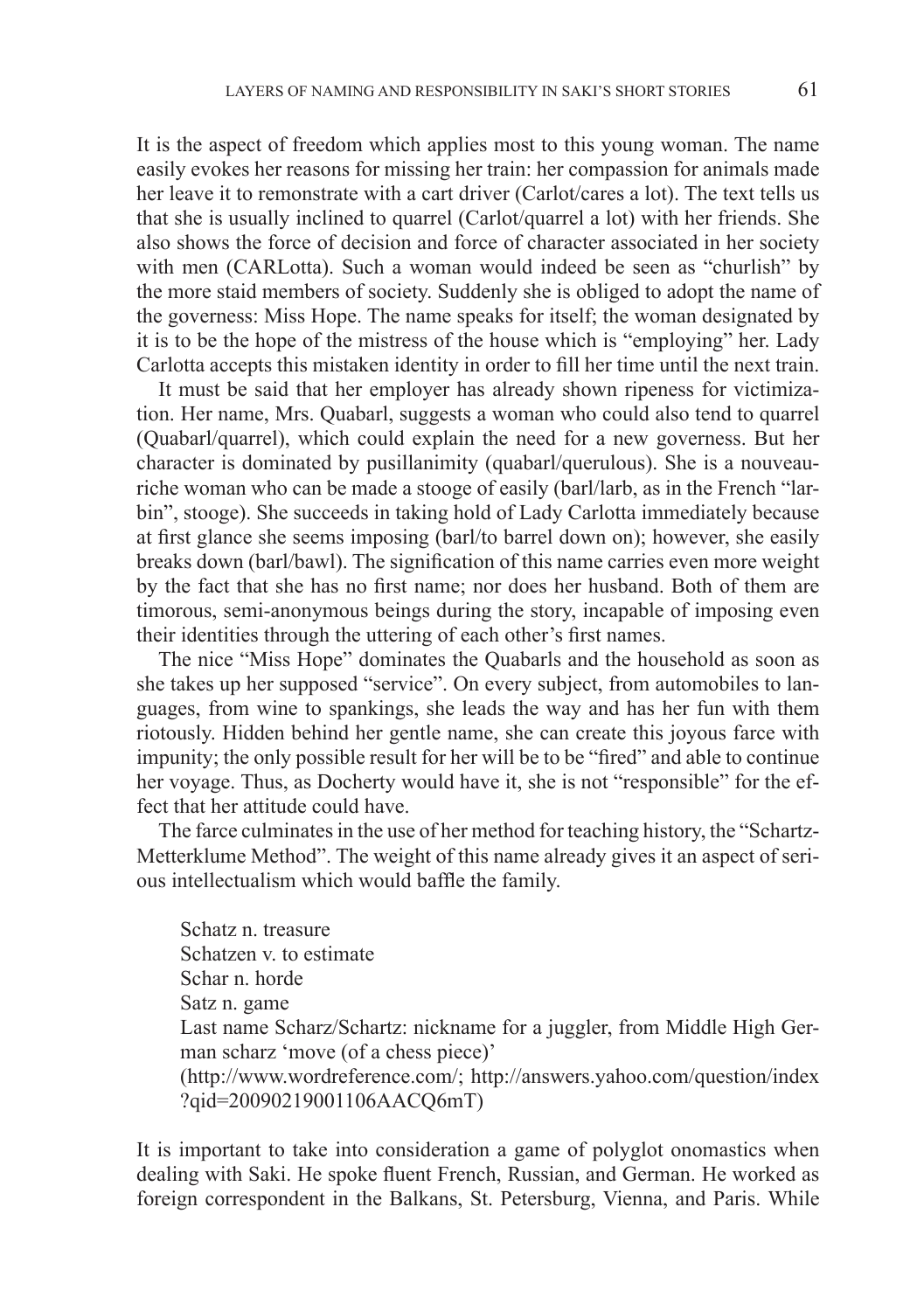in Paris, according to his sister, he published articles written in French in Parisian dailies (E. Munro 1930: 688). The general staff tried to coax him out of the trenches during World War I to give him a position as an interpreter; unfortunately he refused (Langguth 1981: 254–255, 269). There is a short story in the *Bystander* on 20 September 1916 called "Lilian's Lonely Soldier". It is very Sakiish, but more subdued; It is signed "Nitchevo", the Russian word for "nothing" (Nitchevo 1916: 511–512). A multilingual basis for Saki's onomastics is therefore quite likely; one often finds play on these languages in his texts other than in the names. It may be difficult to demonstrate if Saki was familiar with all of the possible meanings of foreign words, but it is impossible to demonstrate that he was not. It is certainly likely that he chose this name for the method because of his knowledge of German and not simply to imitate the sounds of the language. Let us consider all the possibilities, for the sake of the richness that they afford to the onomastic play.

The onomastics of German reading suggests the "treasures" (Schatz) of inspiration that Lady Carlotta can draw on, after having "estimated" (schatzen) the true value of these bragged-about children. She can descend on them like a heathen "horde" (Schar) and make all her "moves", play all her "games" with the youngsters (Satz, Schartz). English onomastics reflects its inventor's "sharp" wit (schartz/sharp) and her domination of the family (metter/master).

The final syllable of "Metterklume" gives us more riches of onomastic play:

Krume n. crumb Klemme n. clip in der Klemme sein exp. to be in a fix Last name Klum; klumm adj. short, limited geldklumm exp. short on money klamm sein exp. strapped for cash Klume – enclume Fr. "anvil" (http://www.wordreference.com/; http://german.about.com/od/names/a/ger-Names 2.htm)

With her "method", "Miss Hope" reduces the children to "crumbs" (Krume), "puts them in a fix" (in der Klemme sein), and underlines their "shortcomings" ("klumm" as limited). French onomastics makes of the children the "anvil" (enclume) on which Lady Carlotta pounds (with a cricket bat) in order to forge their minds.

Thus the children become also the victims of the farce, centered now on this method which requires them to act out historical events in order to learn them; for the first (and last) lesson, the boys, Claude and Wilfrid, must kidnap the lodgekeeper's daughters in order to reenact the rape of the Sabine women, while the Quabarl daughters, Irene and Violet, play allegories of Rome. The children's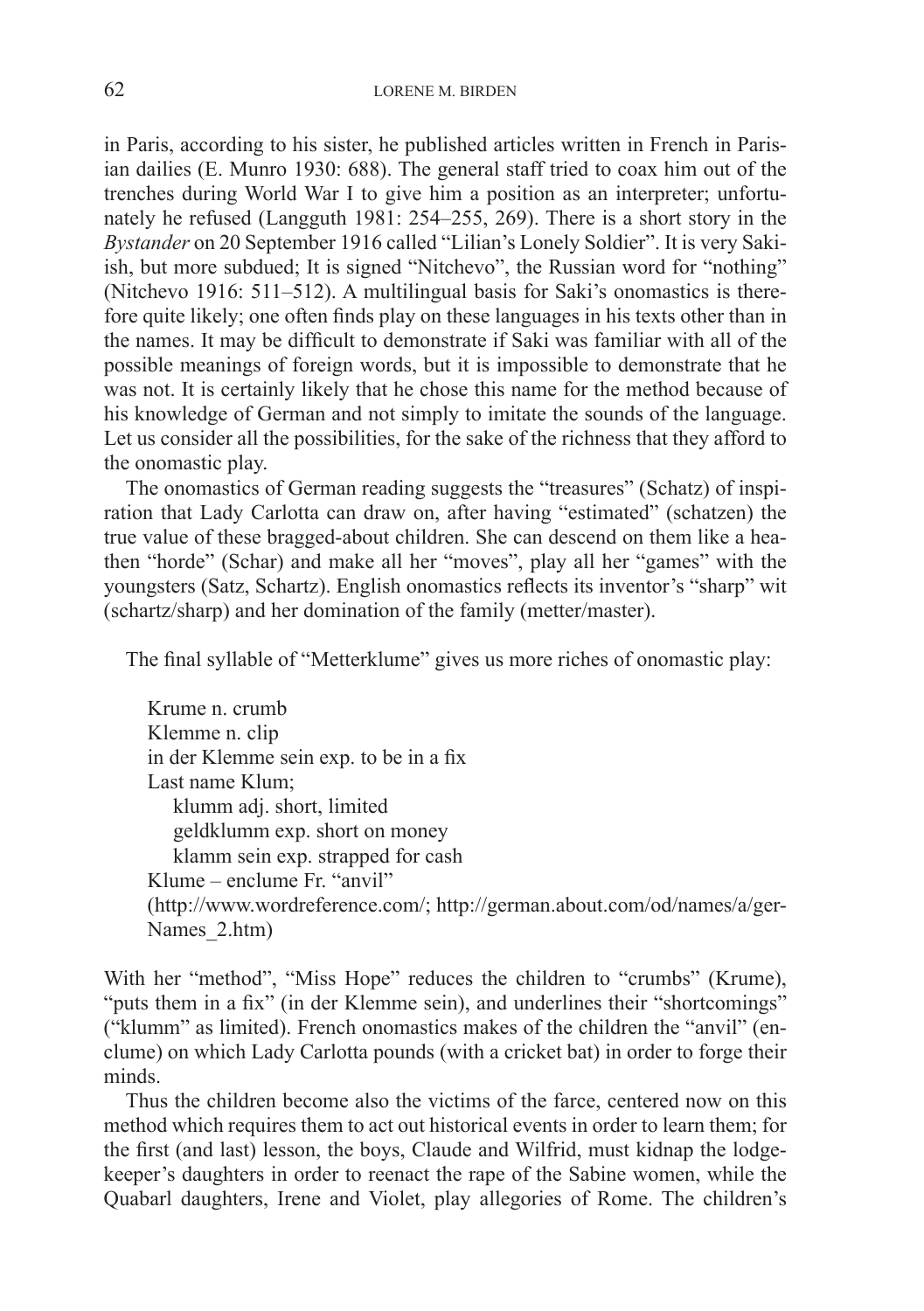names show the optimism expressed by the parents in choosing them, as they are linked to peace and to aristocracy.

Claude: of Latin origin; "celebrated, distinguished, illustrious". Wilfred: of Saxon origin; "much peace". Variant Wilfrid. Irene: of Greek origin; "peace".

Violet: of Latin origin; "purple". From the name of the flower and the colour. (Charnock 1882: 25; Arthur 1857: 289; Weekley 1916: 216; http://www. thinkbabynames.com/meaning/0/Violet; Hanks, Hardcastle and Hodges 2012: .e4336)

However, one can suggest less lofty interpretations of the names.

Claude – cloying Wilfrid – willful Irene – I scream Violet – violent, violating

These insufferable children are given their chance to suffer during this short lesson. The girls endure the discomfort of their position on the staircase, while the boys are threatened with the bat and with retaliation by the two kidnapped girls.

Mrs. Quabarl interrupts the lesson when she hears the kidnapees' uproar, and demands an explanation from "Miss Hope". The latter explains her "method", and adds: "if, thanks to your interference, your boys go through life thinking that the Sabine women ultimately escaped, I cannot be held responsible." In this way the theme of irresponsibility receives a direct echo in the text. Lady Carlotta, alias Miss Hope, is in fact not responsible for the instruction of these children, any more than she is for the children's false view of the historical incident. She is not at all responsible for anything that "Miss Hope" would decide to do. Through this play on names, Lady Carlotta's comment is infused with irony. She is fired and the real governess arrives, to the great relief of the family.

Unlike Lady Carlotta, Clovis chooses his false name himself as he constructs the false situation of "The Unrest-Cure" (Saki 1910a: 1, 2). Clovis is on his way to a small village to stay with a relative. In the train he overhears a conversation in which James Huddle, a provincial stay-at-home, talks about the rut he and his sister have fallen into and their inability to get out of it. Clovis decides to visit him in order to apply his "therapy" on the pair, and writes down his address.

Mr James Huddle The Warren Tillfield near Slowborough

The name and address of Mr. Huddle clearly evoke the stagnation of his life; he "huddles" at home, far from the bustling world, in a cocoon of home life, resem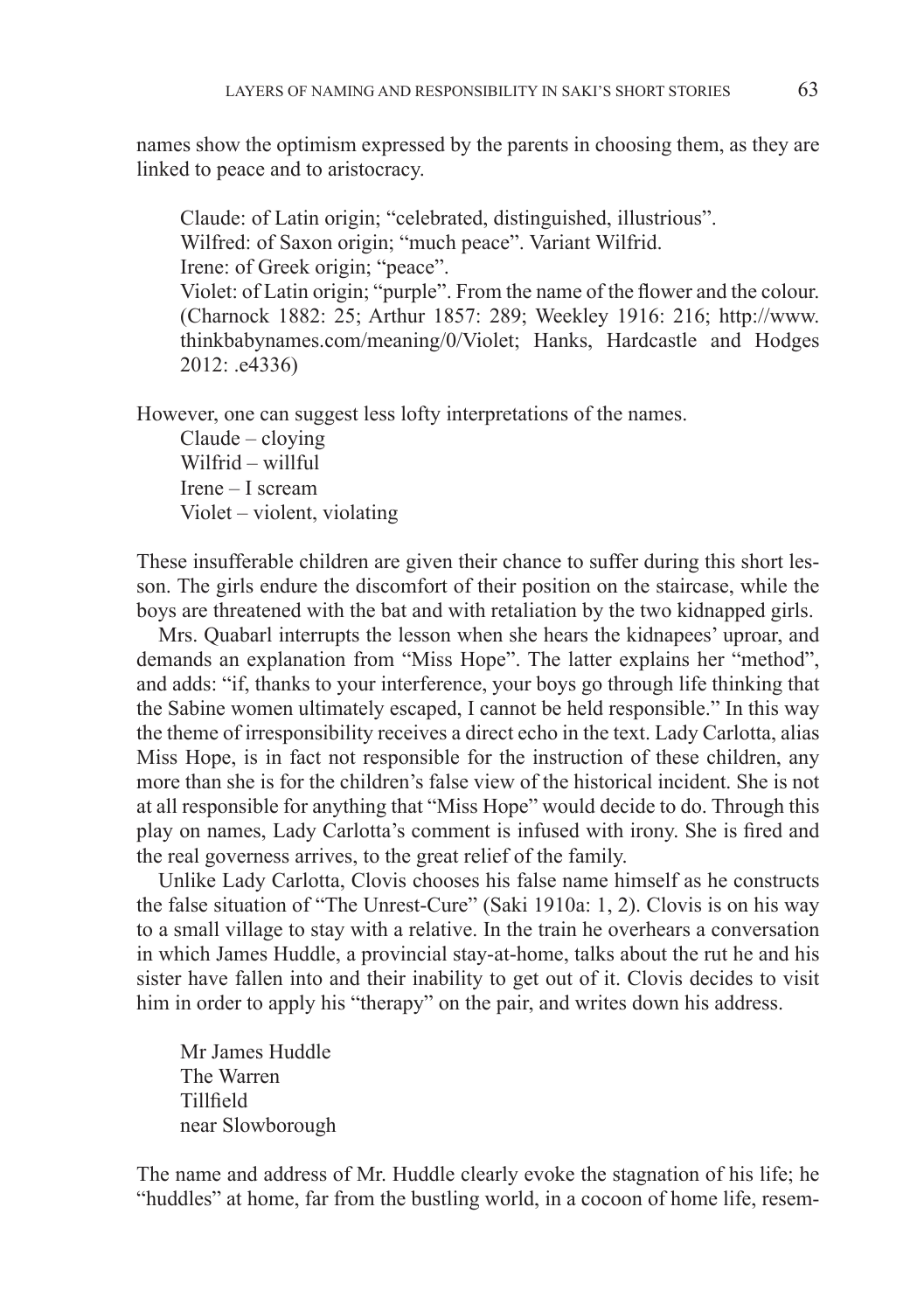bling a rabbit in a Warren (the name of his house). This rabbit lives in Tillfield, a name that suggests plodding behind a plow, near Slowborough, a village which is not ready to offer him many lively joys. Mr. Huddle thus shows himself to be in a situation of cause and effect; Slowborough creates people slow to change, living in warrens.

In the middle of this placid environment, a bomb lands in the form of the announced visit of the Bishop that same afternoon. The very announcement begins to trouble the routine of the Huddles; they will have to curry the cold duck even though it is not the day for it, and their reading hours will be interrupted. Clovis then appears as Stanislaus, the Bishop's secretary, to arrange things.

Stanislaus: variant for Stanislas. Stanislas: Latinized form of an old Slavonic personal name composed of the elements *stan* government + *slav* glory. (Hanks and Hodges 1994: 308)

The exotic name that Clovis has chosen suggests Eastern Europe and its repeated turbulence. It shows Clovis's determination to "govern" these timid people, all while he "glories" in his capacities as havoc-wreaker. It also marks the loss (laus) of the Huddles' tranquility (stan/stagnation) for the rest of the day and night. In this way Clovis begins immediately to break their habits, mounting an assault against the most complete representation of habit in the Sakian repertoire. A telegram addressed to "Prince" Stanislaus adds more exoticism to the character and reinforces his ties with the east. This prince continues to pinch (prince/pincer/ pinch) the Huddles' immobility by announcing the purpose of the Bishop's visit: the massacre of all the local Jews. This "news" is corroborated by the first arrivals of Jewish families, invited there by telegram. During this time the Bishop is supposed to be shut up in the library putting the last touches on the plot with Colonel Alberti, whose name also reminds one of a geographic area containing periodical anarchy.

After having indicated to the Huddles where the assassins are hiding, Clovis-Stanislaus leaves them to their apprehension and returns to the relative who had invited him to the village in the first place. Abandoning his victims this way is his last act of irresponsibility, after that of invading them and of inventing the Bishop and the massacre. With it he abandons the name and the other irresponsibilities that went with it. By leaving behind Stanislaus, Clovis goes toward the position of responsible young man he must occupy at the relative's; he changes for dinner, a proper upper-class gesture. We also see here that Clovis's irresponsibility combines with the usual havoc-wreaker habit of being absent at the dénouement of his prank; Clovis has been gone for a long while when the Huddles discover the joke (Birden 1996: 48–51). In addition, we see that Clovis has conducted his "cure" as much for himself as for the Huddles, as he was worried about being bored in the country. At the same time as he cures them of stagnation, he wards off his ennui. Through lies and exaggeration, Clovis and Lady Carlotta do battle with the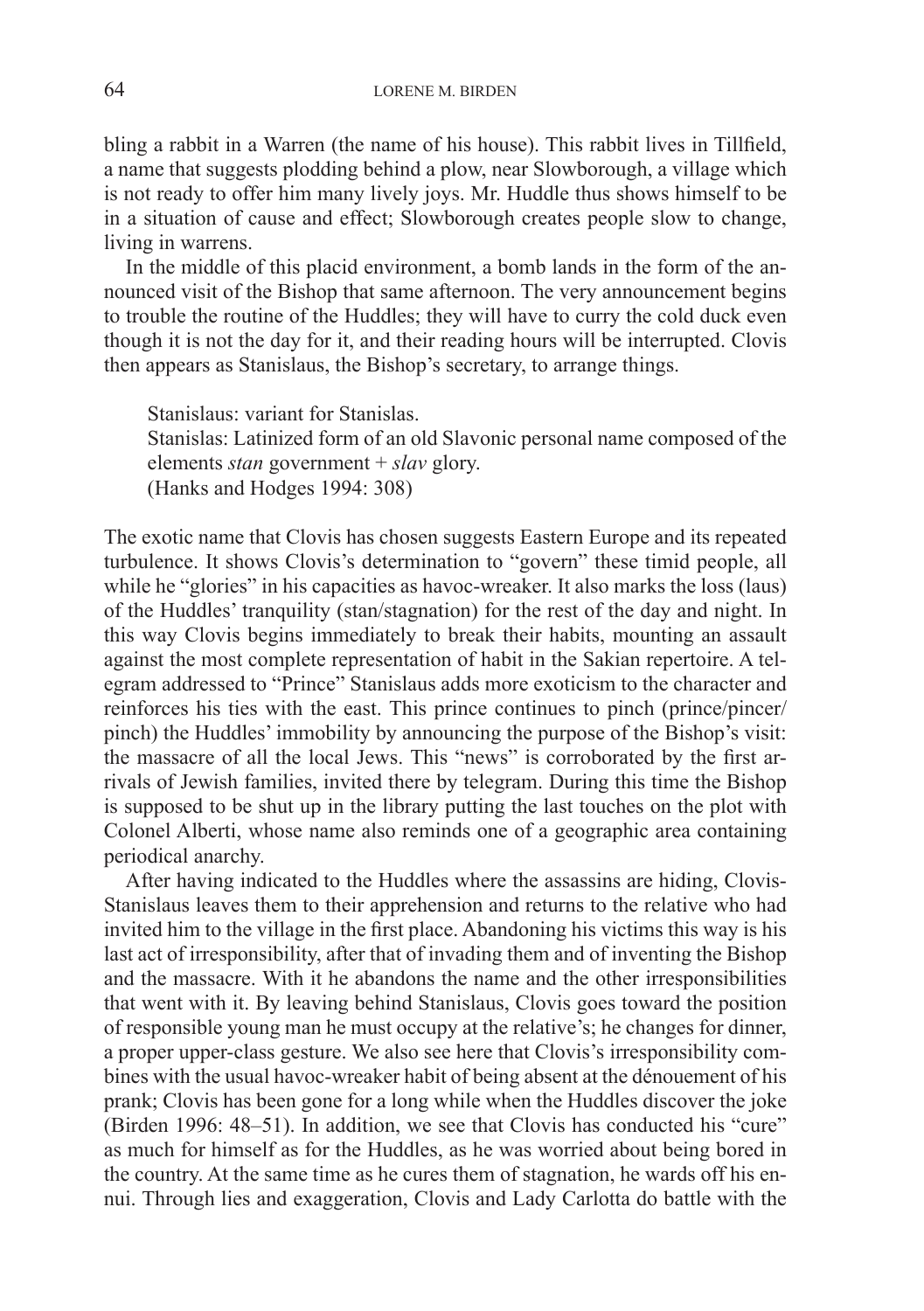boredom which threatens the tidy middle class, taking advantage of the situation to create a sprightly prank from the richness of their imaginations.

In "The Unrest-Cure" Clovis is absent and content to highlight the fault and not his own cleverness at revealing it. He prepares the catastrophe and is happy to know that it has happened, without needing to see it, let alone boast of it in the end. On the other hand, in "Shock Tactics", Clovis creates a fabric of lies which presents a different manner of proceeding than usual (Saki 1919: 217–226). Here he allows himself to comment on the exposed fault in a more direct fashion. The reader does not need this commentary, as he has already seen through the narrative what fault Clovis is attacking; instead, Clovis feels that it is necessary to bring the point home to the person concerned. The attack is thus more direct, holding the ineptitude up to the person perpetrating it, which is rare in Saki.

As often happens, Clovis, the "knight-errant of comedy" chasing his "grail" of liberation from a stifling society, comes to the aid of a friend with this prank. The friend is Bertie Heasant, who is in love with Ella.

Albert: of Old German origin; "all bright, famous".

Ella: of German origin; *ali* other, foreign. Also possibly means "entire"  $(Alia = "all")$  or  $(Hebrew) "gooddess".$ 

(Arthur 1857: 50; Hanks and Hodges 1994: 101; Cresswell 2003: 111; http:// www.thinkbabynames.com/meaning/0/Ella)

Bertie, the "noble" son of Mrs. Heasant, is a "pretty" boy (Bertie/pretty) who shrinks when confronted with his mother's disapproval. He is "hesitant" (Heasant/hesitant) to confront her. His "goddess" is the "foreigner" Ella, unknown to Mrs. Heasant, a person who would be seen as "hellish" (Ella/hell) by this woman.

Bertie's romance with Ella is clouded by the fact that Ella cannot write to him; his mother opens all letters that come to the house. The descriptions given by the narrator and by Bertie reveal a woman still living by Victorian strictures, treating her children's activities as dissipation or licentiousness. Her choice of "Albert" for her son's name shows her conservative, monarchist tendencies. Mrs. Heasant's authority is based on what her generation perceives as the negative development of the succeeding generation. She represents a type that was prevalent at the time, mistrustful of all contemporary European art yet never having seen a single example of it and never deviating from the conviction that France was an immoral and corrupt country (Hynes 1968: 309–310). She has been given a name suggestive of her lack of taste ("peasant") and a restrictive – and vociferous – attitude ("hissing") which is quickly taken down by Clovis's ruses. Her plaintive tone after her discovery of the ruse shows, more than anything, how much she is part of a precise comic class outlined by Susan Purdie: "[those] illegitimately, and therefore ineptly, holding their power" (Purdie 1993: 65).

Mrs. Heasant wishes to "watch over" her children, "protecting" them from the "pernicious" influences of modern life. Unfortunately, Bertie likes modern life, but has found no solution except to ask friends to pass letters between himself and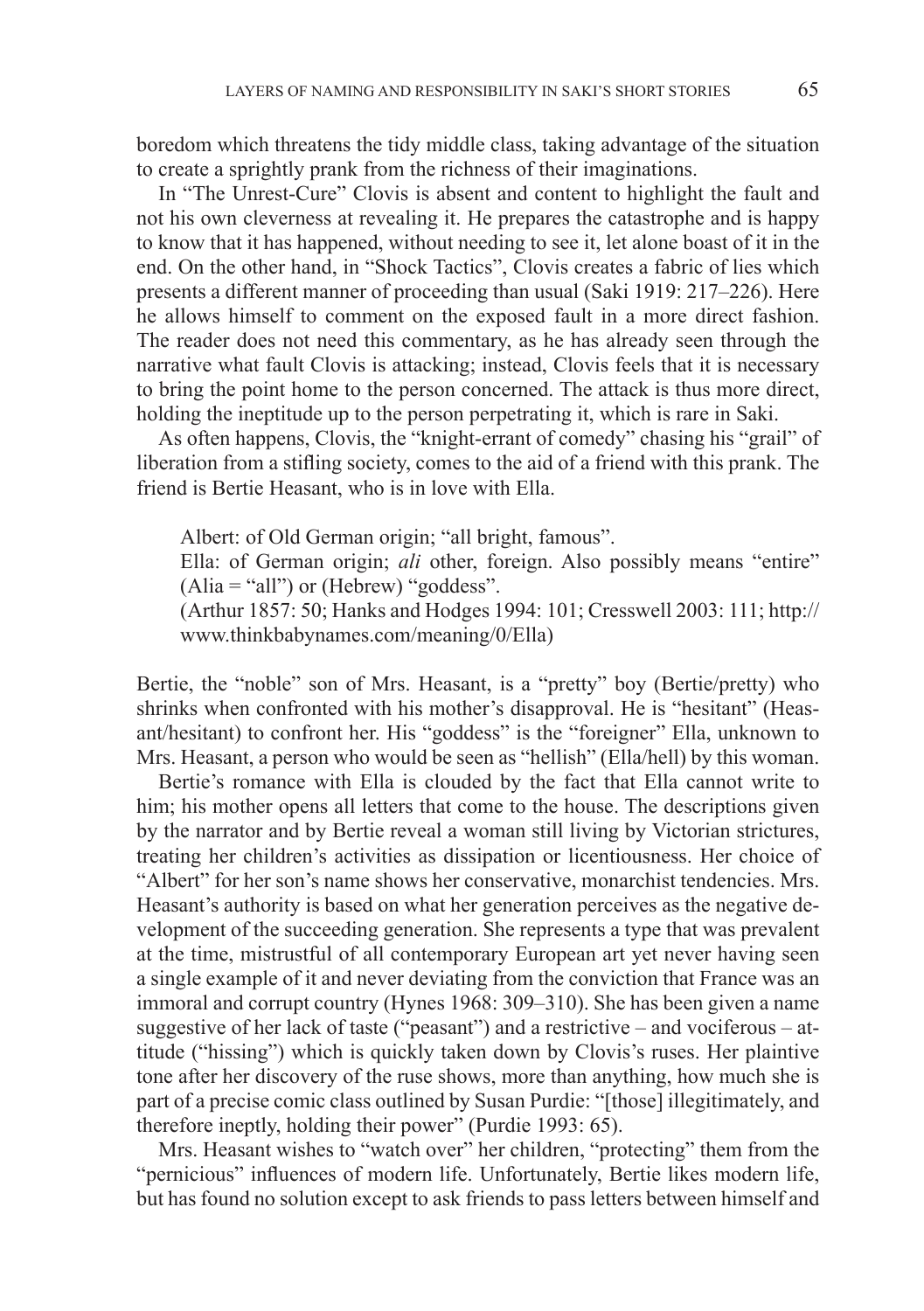Ella. Ella is quite displeased by the situation, wishing to be "entire" in her love and its expression, and is becoming impatient. At this point, Bertie mentions the problem to Clovis, who decides to take matters into his own hands.

The offensive starts with a mysterious letter signed "Clotilde".

Clothilde: from a German female personal name composed of the elements *hlōd* famous + *hild* battle.

(Hanks and Hodges 1994: 68)

Thus Clovis announces his intention of "doing battle" against the stifling Mrs. Heasant. He is also playing on his own name; historically, Clovis and Clotilde were the first Christian king and queen of a united France.

"Bertie, carissimo," it began, "I wonder if you will have the nerve to do it: it will take some nerve, too. Don't forget the jewels. They are a detail, but details interest me.

"Yours as ever,

"Clotilde.

"Your mother must not know of my existence. If questioned swear you never heard of me."

The letter contains hints about jewels and audacious deeds. Mrs. Heasant's reaction to this shows how much she clings to old values: "That any one wearing the exotic name of 'Clotilde' should write to Bertie under the incriminating announcement 'as ever' was sufficiently electrifying […]." Before even thinking about the implied intrigue, she is already shocked by a familiar form of address and an exotic name. A second letter arrives and congratulates Bertie for accomplishing the deed:

"So you have really done it!" the letter abruptly commenced; "Poor Dagmar. Now she is done for I almost pity her. You did it very well, you wicked boy, the servants all think it was suicide, and there will be no fuss. Better not touch the jewels till after the inquest.

Clotilde<sup>"</sup>

Mrs. Heasant is now in a paroxysm of indignation, and further destabilized by the strange name Dagmar.

Dagmar: of Scandinavian and Old German origin; "celebrated soldier". A royal name in Denmark.

(Charnock 1882: 29; http://www.thinkbabynames.com/meaning/0/Dagmar)

Clovis enlists this fictional victim in his "battle" against Mrs. Heasant. By evoking royalty once more, Saki hints at a form of regicide. In addition, Clovis (and Saki) embed "daggers" in Mrs. Heasant's timorous heart with this news of the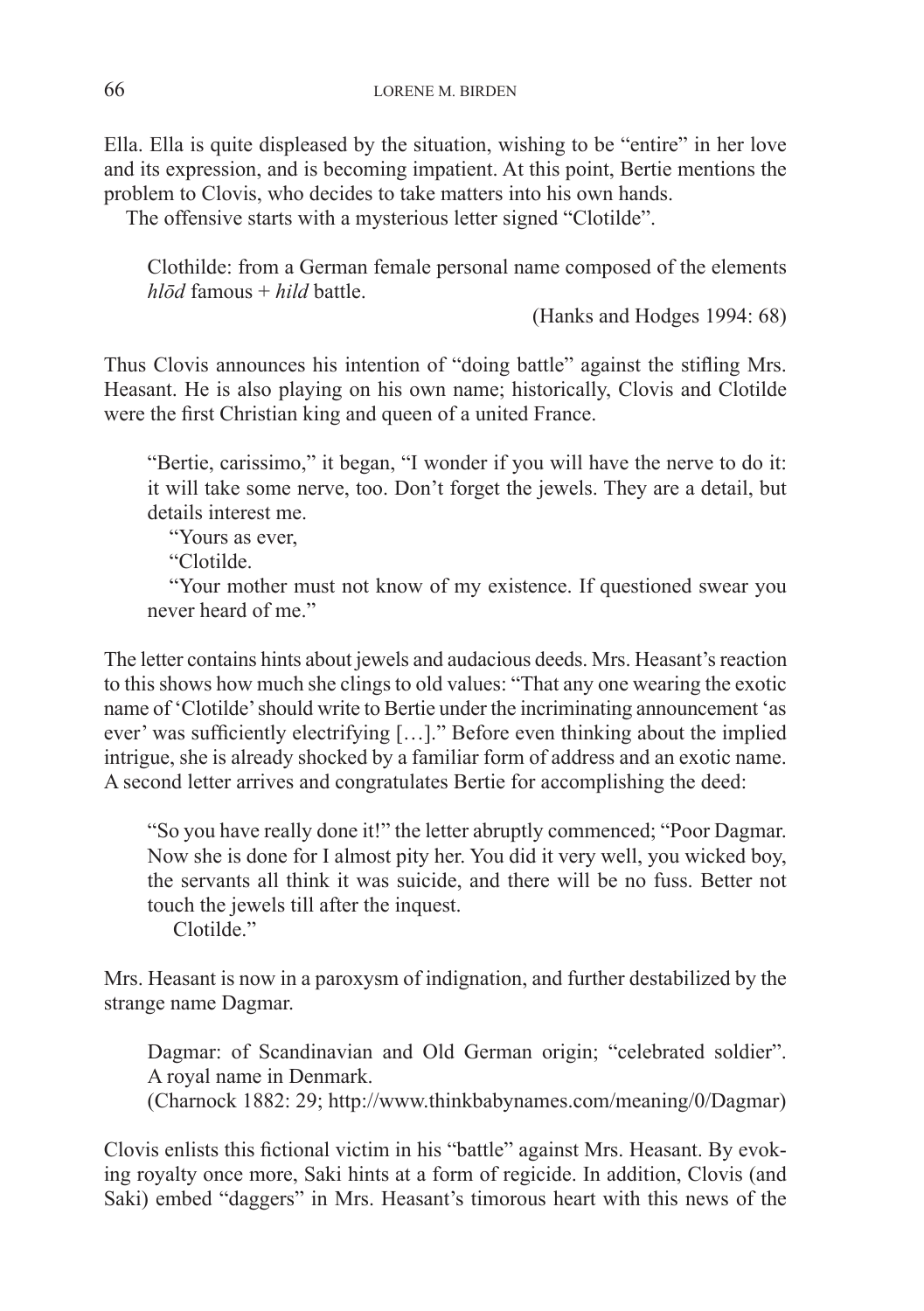"victim". In this way he wants to "bring into daylight" (Dagmar/dag/tag/day) Mrs. Heasant's interference in Bertie's life.

Bertie, who knows nothing of Clovis's ploy, suspects him nonetheless, as he is familiar with Clovis's pranks. However, he does not reveal his suspicions, simply allowing his mother to go from crisis to crisis. Only after the arrival of a third letter does he admit having understood the trick:

"DEAR BERTIE," it ran; "I hope I haven't distracted your brain with the spoof letters I've been sending in the name of a fictitious Clotilde. You told me the other day that the servants, or somebody at your home, tampered with your letters, so I thought I would give any one that opened them something exciting to read. The shock might do them good."

> "Yours, "Clovis Sangrail."

Bertie's contrite mother calms down, and Bertie takes advantage of the moment to come out of his bedroom, in which he had locked himself, and threaten to go for a doctor. The implication that his mother is not in her right mind and the ridicule that she would be subjected to if word got out about the hoax convince her to offer to stop reading Bertie's letters in exchange for his silence. Clovis's lies thus rout an adversary representing one aspect of Victorian and Edwardian conventions. This act does not constitute correction, as Bergson's arguments in *Le rire* suggest (1970: 395) and as Robert Drake expresses it: "jarring of the self-deceived into sanity" (1960: 72). Mrs. Heasant does not react out of a new awareness, the scales do not fall from her eyes, she does not see the falseness of her ideas; she acts out of fear of ridicule. Bergson affirms that the victim of laughter betters himself once he recognizes his fault. On the contrary, Clovis's implicit laugh and the possible laugh of the doctor do not cure Mrs. Heasant, who recognizes only the need to avoid the arrival of the doctor, representing that society which is supposed to produce this beneficial correcting laugh (Bergson 1970: 395). She gives in to save face, not through any kind of repentance or intention of abandoning her principles; thus she remains essentially unconscious of her faults. The limited space of the short story also does not permit character development in any extensive way (Birden 1996: 157–158).

However, like all those who share her mentality, Mrs. Heasant reveals awe faced with a havoc-wreaker and his nimbleness at creating lies. The Victorian, having lost his imagination through pursuit of earnestness, has bequeathed to the Edwardian an imagination that has only begun to gestate and which therefore cannot identify true and false in concoctions born of the imagination of those who have developed more quickly. In this context, Bertie's comment to his mother is significant: "no person in his right mind would have believed all that rubbish". This young man is not of havoc-wreaker fiber; otherwise he would have found a creative solution to the problem himself. But he can recognize and appreciate the acts of imagination of the havoc-wreakers.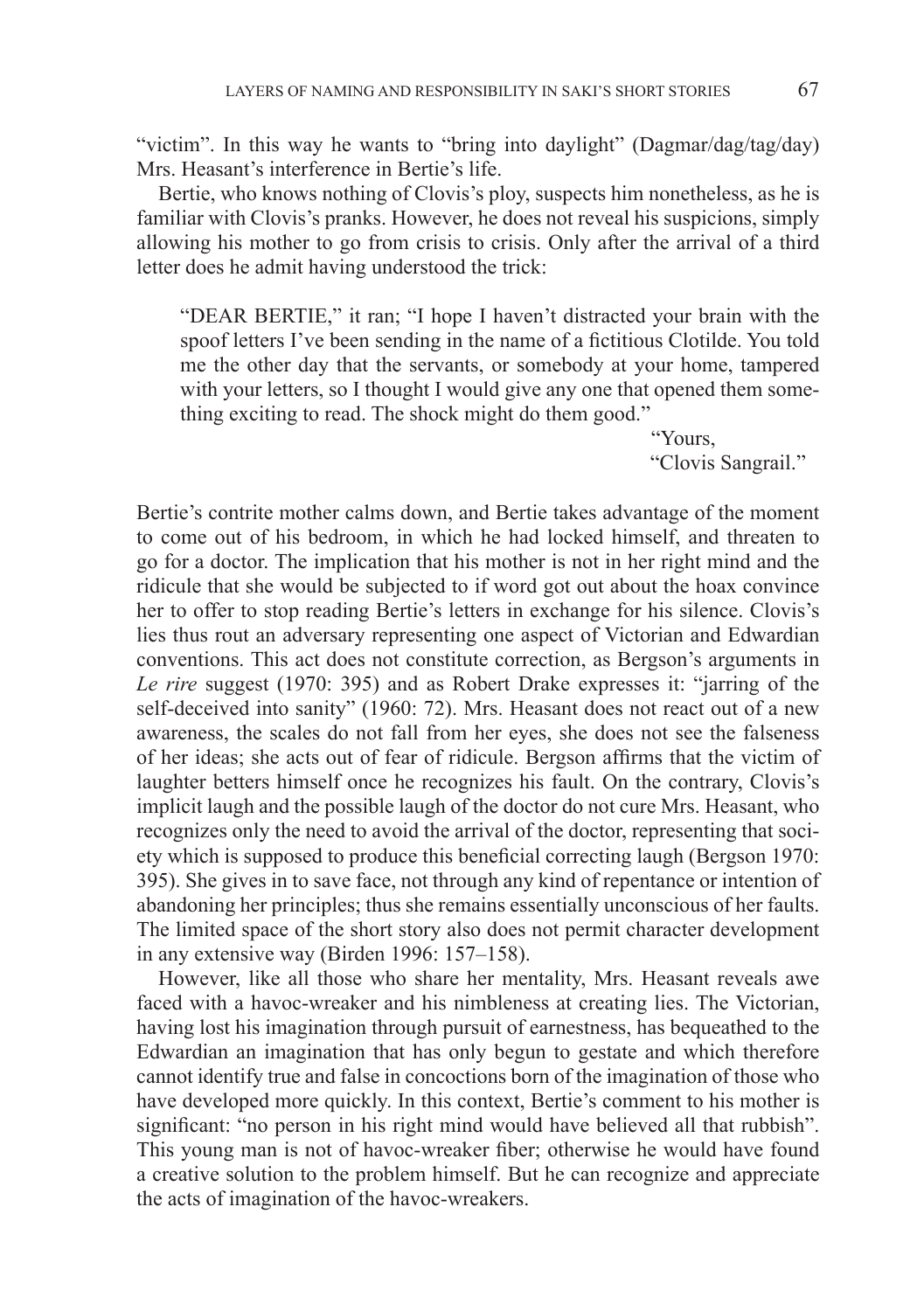Returning to the question of Clovis's unusual direct attack, it is true that Clovis avoids mentioning Mrs. Heasant directly in his last letter. However, he makes it quite clear that he was reacting to what he considered reprehensible for different reasons than the average Edwardian would mention. Mrs. Heasant thus sees clearly that she is the target of Clovis's hoax. This is the one instance in Saki's work in which a havoc-wreaker shows that he is wreaking havoc and that a victim is aimed at. We can see that Clovis also does this quite confidently; he shows that he believes in the success of his ploy when he dares to indicate that it comes from Bertie's comments. This detail could simply have given Bertie even more trouble, and perhaps would have caused Mrs. Heasant to quarantine Bertie from undesirable friends. Clovis's revelation of Bertie's willingness to discuss his difficulties with others shows he is confident that his attack has created the proper effect.

In a sense, this gesture shows Clovis's sense of responsibility. He suggests someone who has taken on a task after weighing the elements of it. He could thus be seen as differing, in this instance, from the other examples analyzed. But, as ever in the game of naming and renaming, it is the new name that shows the insouciance. "Clotilde" is the irresponsible one, egging Bertie on to recklessness. At the same time, she washes her fictional hands of any mischief that Clovis cares to invent, and vice versa. Secondarily, Bertie is not irresponsible, but he is not responsible for the death of Dagmar, or for his difficult situation with Ella.

#### **4. Minor examples and reasoning**

There are many other examples of effective naming in Saki's works, and I will cite a few more before making observations about the general phenomenon of irresponsibility. As I indicated at the beginning, Saki was writing with a set of limitations: time and the reader's exposure to the characters and their activities. There was another restraint in which he had to operate: Gillen suggests that "In inventing these unlikely names Munro may have been motivated by the stringent British libel laws [...]" (1969: 74). Certainly, Mrs. Packletide ("pachyderm"), Loona Bimberton ("loony") and Waldo Plubley ("wad of blubber"), three other not only noteworthy but recurring victims, could possibly have been acquaintances of his.

Ethel Munro indicates in her biography of Saki that one of their aunts is parodied in "The Sex That Doesn't Shop" (Saki 1909: 2), and that many of the characters in *Beasts and Super-Beasts* were recognizable. She indicates that reviewers actually gave clues to the identity of some of the characters in Saki's first novel, *The Unbearable Bassington* (1930: 677, 694). For all that some of the personages could be identifiable, Saki could not risk definitive identification. And he may have been aware, as Joan Didion is, that "writers are always selling somebody out" (1979: xiv). He could realistically wish to avoid recognition by what Peter Bilton calls "Sheep-like people, their passions at third- or fourth-hand, ignorant of uncertainty or landslide, [...]" (1966: 441) of their use as butts.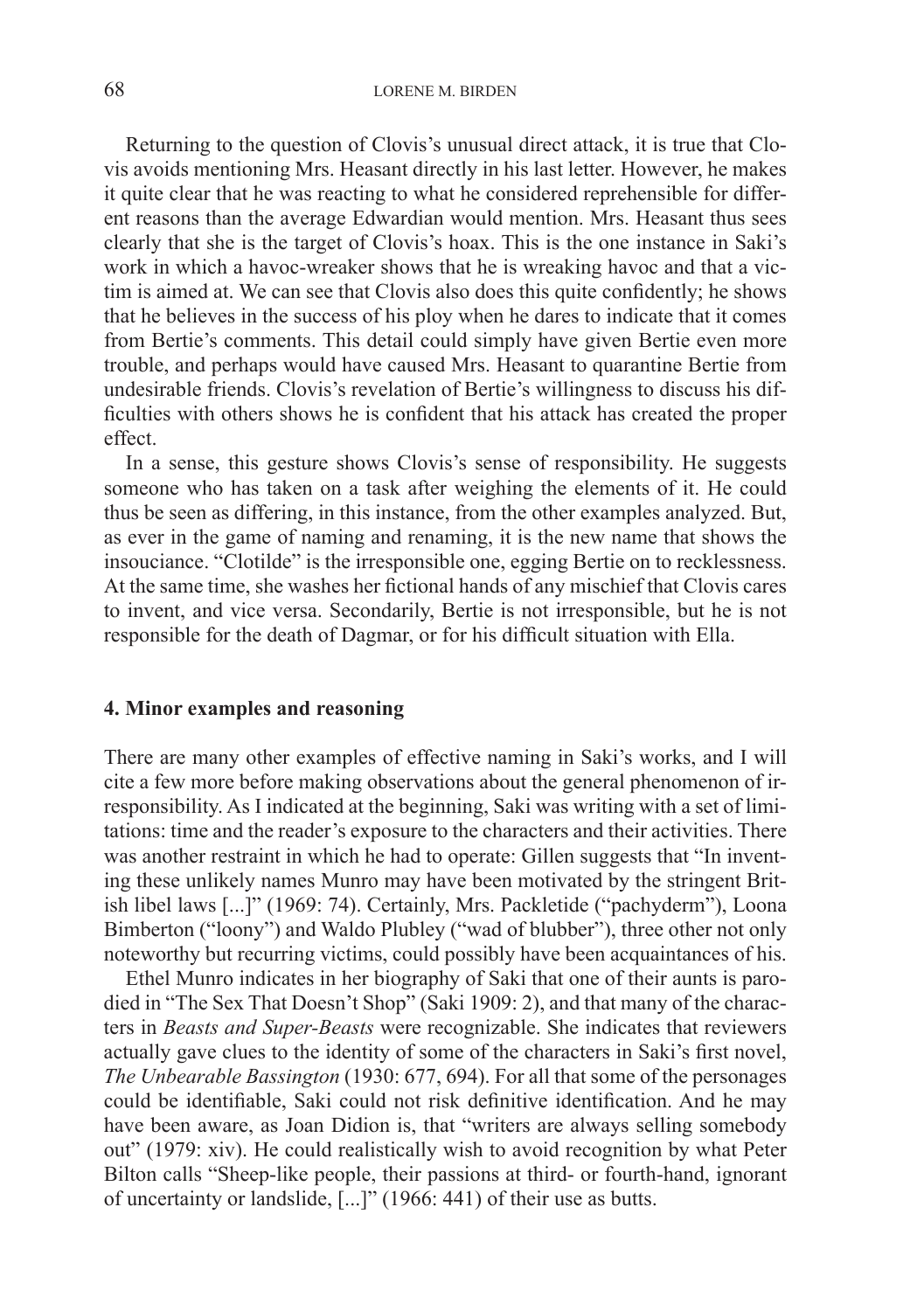Incidentally, one of the names cited above can also illustrate the dangers of anachronism. Loona Bimberton can be "loony", as the adjective was present by the mid-nineteenth century, but she cannot be a bimbo, because that term had its first documented use in 1919, and referred to men at that time. By the same token, another character named Gilpet would attract the interpretation "git", but the term is from the 1940s. Time therefore spoils some of the fun of onomastics.

Saki could not avoid recognition, but seemed to wish to reduce the effect of it, when he parodied the politicians of his time, who were particularly protected from attack by the press. For example, the pointed political satire "Ministers of Grace" exists in two versions. The first, published in *The Bystander* in 1910, used the real names of certain politicians of the period (Saki 1910b: 432–434). When later it was included in *The Chronicles of Clovis*, not only was the story rewritten and enlarged, but the names were all disguised. James R. Thrane feels that this was done to avoid possible legal charges (Thrane 1971: 141). Unfortunately, he does not explain why, in that case, the first version could have appeared. I would suggest that there were usually more readers for book versions than for magazine versions, and that a magazine was seen to be more ephemeral than a book. Whatever the reason, the names are systematically substituted. Winston Churchill is Quinston, Hugh Cecil is Hugo Sizzle, Lord Curzon of Kedleston is Kedzon, David Lloyd George is Mr. Ap Dave, Arthur Balfour is Halfan Halfour, Hensley Henson is Coxley Coxon, and Rosebery is Thistlebery (Saki 1912a: 266–285). Also in the second version appears Sadbury, representing the editor and chocolate maker Cadbury. Saki continues here a practice that he had started with "The Political Jungle-Book" in 1902. For example, in one episode of this series Rosebery is designated as "The Lone Wolf" because of his complete refusal to toe the party line (Saki 1902a: 2). Balfour is represented in his usual languorous attitude in the guise of the tiger Sheer Khan't (Saki 1902b: 3). His form of vacillation gives the beast his name; he is Sheer Can't (refusal) or Sheer Cant (affected (and meaningless) phraseology, with no aim). Finally, Lloyd George appears as the rogue elephant Runamukki.

These different examples show at the same time Saki's ingenuity in inventing or reworking names and another aspect of the necessity to do so.

#### **5. Irresponsibility and its effects**

The discussions of "The Schartz-Metterklume Method", "The Unrest-Cure", and "Shock Tactics" with their focused characters and their mendacity and irresponsibility show how difficult it is to accept Drake's analysis of the Sakian havocwreakers, to which he accords "knowledge of what is really going on in the world about them"; "their solution to the problem [is] that of bringing order and sanity to the disordered […]" (Drake 1960: 67). One must ask one crucial question when faced with these comments. Just what world is Drake talking about? We are obviously not dealing with the real world here; we are in a world on the edge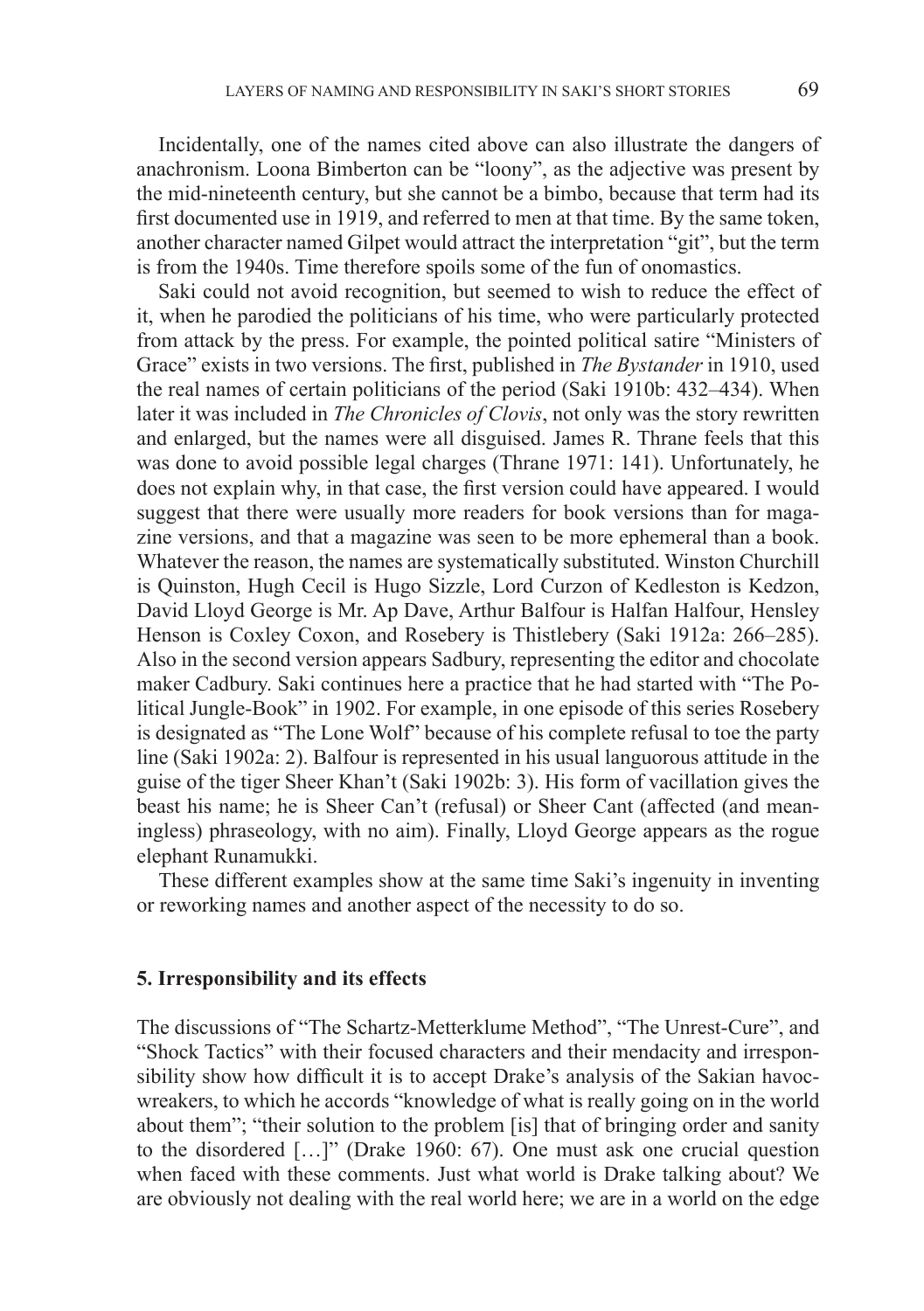of possibility, or perhaps even in a multiple world, divided principally between the perceptual sphere of the "old" and that of the "young" or "new". Mendacity and irresponsibility are the elements of a sort of dream world in which the havocwreaker evolves, outside of the world of the others which is equally false because convention has cut them off from reality. In what world then is the havoc-wreaker supposed to know "what is really going on"?

As for the question of finding a "solution" to a "problem", it is obvious by looking at "Shock Tactics", as well as at many other stories, that no solution is offered. Clovis does not make Mrs. Heasant sound of mind, he only modifies her hierarchy of values; appearances take precedence over "moral" questions and she leaves to her son the "dissipation" of his private correspondence so as to keep up those appearances. Clovis liberates Bertie from one unpleasant situation, but brings no permanent order or sanity to either him or his mother. In his "hands off!" gesture, Clovis protects a young friend from one aspect of a mentality that he execrates but finds incurable. The only important thing is to stop this mentality from hampering the pleasure that these young people are looking for. Therefore other explanations for the *modus operandi* of the Sakian havoc-wreaker must be presented.

In the same way we can contrast these narratives and the actions of these comic heroes to Tom Docherty's comments. "The Schartz-Metterklume Method", "The Unrest-Cure", and "Shock Tactics" show Clovis and Lady Carlotta as they inventively do battle with the boredom which threatens the tidy middle class. We have seen the specifics of the havoc-wreakers' positions of responsibility or irresponsibility in connection with each narrative. But how does this comic context respond in general to Docherty's claims about irresponsibility and loss of self? As will be seen below, I find many relations between this question of responsibility or irresponsibility and others that equally pertain to Sakian methods. All these questions become perforce interwoven; I will attempt to keep the threads colorful enough so that we can distinguish them.

I would point out first that what both of these renamed and supposedly "irresponsible" characters are responsible *for* essentially is the complete if momentary disruption of complacency, routine, and dullness. They take these lives, toss them into the air, and let them fall where they will and in however many pieces. However, they were seen by the readers of the time as irresponsible, and in fact immoral. For example, an anonymous reviewer states: "round [Clovis] the most extraordinary things continually happen. Charming and amusing things, of course, and all so delightfully immoral" (Beasts 1911: 2). This condemnation is precisely uttered against the havoc-wreakers' very Sakian zest for "sacking" the conventionality of those surrounding them. These characters show a liberation from duty and appearances, and pursue pleasure. This search for pleasure – a main pursuit for satire, according to Christopher Herbert – suggests rather a-responsibility (1984: 401–416). Through this pleasurable supposed immorality, the havoc-wreakers send the comic message that hiding behind routine does not make a person responsible. Docherty, by bringing up the idea of irresponsibility,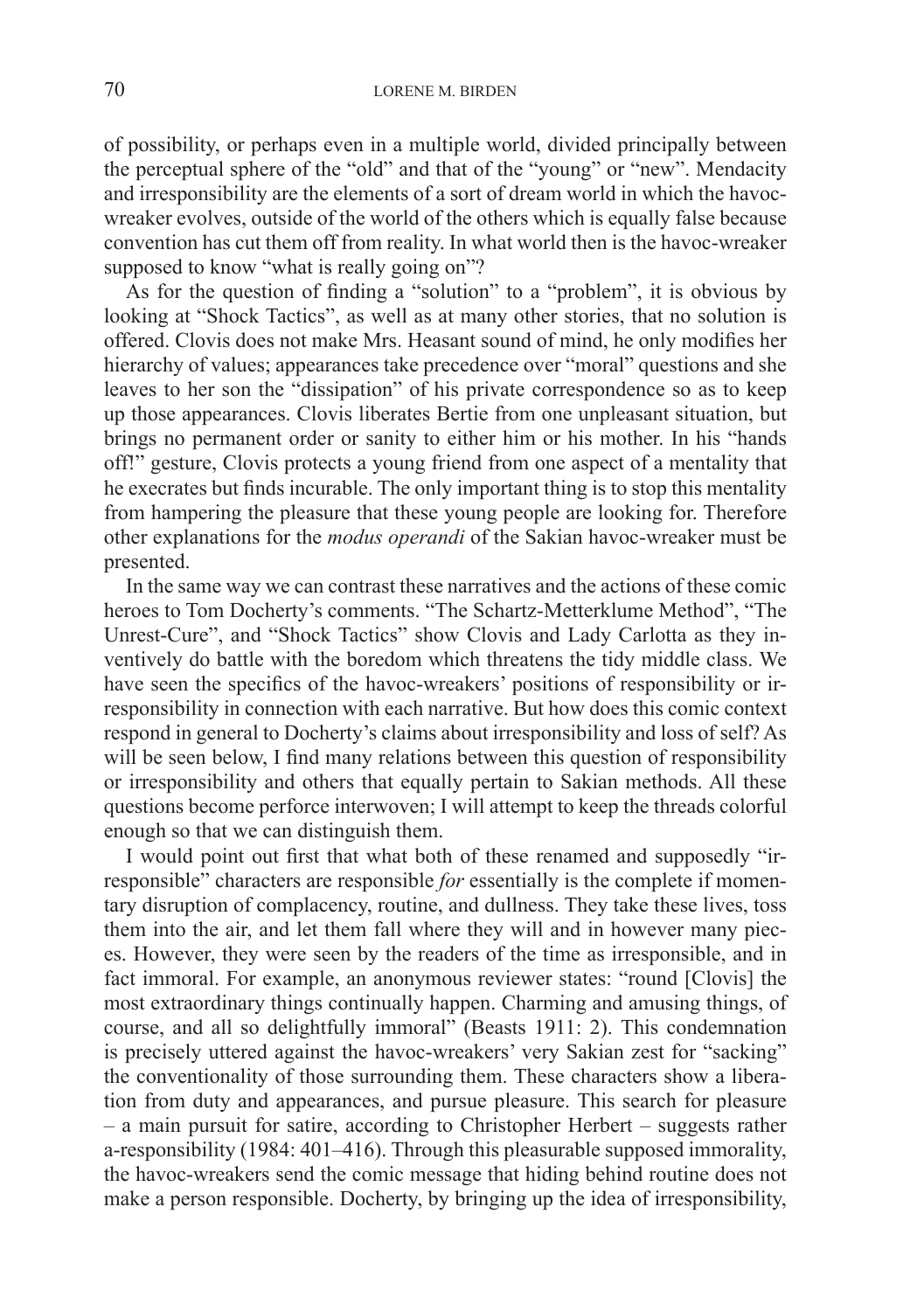implicitly accuses such characters of shirking. The attacks perpetrated by Carlotta and especially Clovis indicate that what they do not shirk is an occasion to wake people up, to shake them out of their routine, if only for a time.

But more than that, the wiles of Saki beg for a definition of the comic that takes a different approach than that dealing with questions of responsibility or Bergsonian correction. Susanne K. Langer, in her work *Feeling and Form*, defines comic action as "the upset and recovery of the protagonist's equilibrium" (1953: 331). As "comedy is essentially contingent", it illustrates the capacity of those in the comic situation to deal with contingency, to accept the disequilibrium (Langer 1953: 333). Roger B. Henkle echoes this notion when he designates the comic vision as "a contingent, ever-changing reality dissolving old fictions and prompting new ones" (1980: 19). And certainly we can see the ability of these havoc-wreakers to create fictions, and the incapacity of the un-comic characters to even recognize, let alone create, a pleasurable fiction. They cling to the old, established fictions ferociously.

Through my readings of Langer and Henkle, as well as of Margaret Ganz, Stuart M. Tave, Ronald Paulson, Marcel Gutwirth, and Robert M. Torrance, I have devised a point of view of the comic hero as a person who functions well in a state of contingency. When routine or rhythm is disrupted, this character can roll with the punches, go with the flow, and land on his feet once the latest bout of uncertainty is resolved. He is always ready to ride the next bout, and may even provoke it himself. I would paraphrase these authors and answer Docherty by saying that the comic hero is a figure who can live through contingencies with the self intact. Whatever unexpected event presents itself – especially one constructed by the hero – that hero will arrive before the next wave of the unexpected still himself, identified, self-identified, and identifiable. The comic butt is caught between scrambling back into the identity attacked by this contingency and the realization that this identity is no longer sure.

This interpretation both responds to Docherty's concern for loss of self through the irresponsibility of renaming and aligns the comic hero with Susan Purdie's model of comic character-types based on Freud's division into types (Purdie 1993: 101–107). To Purdie the different oral and anal types of Freud's analytical concepts are the victims or butts, and the genital, mature types the hero. These genital types are opposed to the victims, whose self-image relies on an artificial and superficial stability that these genital types have so easily overthrown. It is doubly significative to remember that Freud saw the oral and anal types as not having arrived at a state of maturity, identified by a sense of true responsibility. Thus, to knit Docherty, Freud and Purdie together, those who are irresponsible are those who cling to their names and their customs in anal- or oral-receptive fashion, rather than those who brave the contingency of launching into a new identity and taking on the responsibility of testing names and norms.

We can see in the cases studied above that it is rather those who have struggled to keep their identities faced with the assault of the determined havoc-wreakers who have had their sense of self perturbed. Mrs. Quabarl finds herself out of con-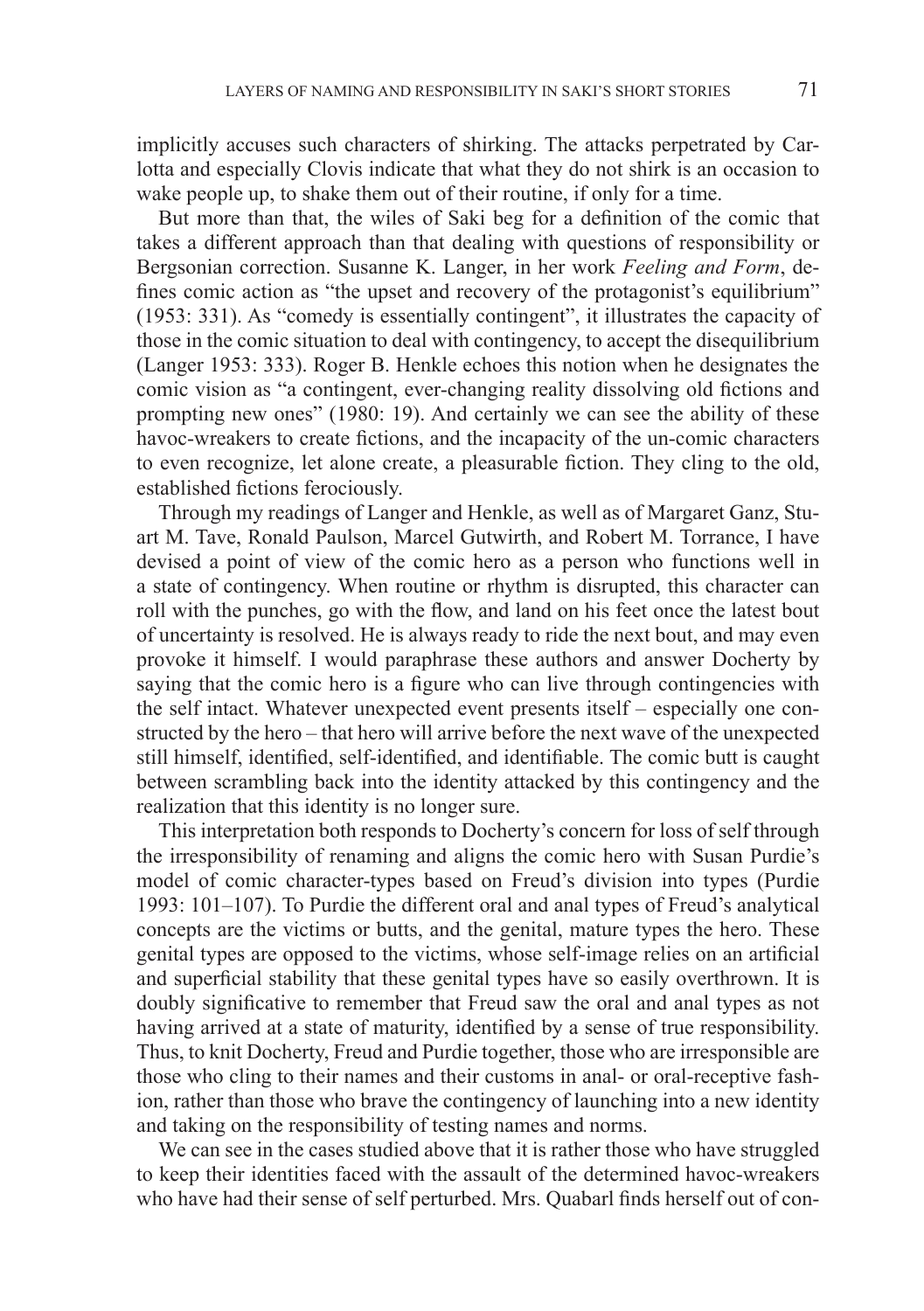trol of the conversation at the dinner table. The Huddles have been thrust out of their identifiable and identifying routine of curried duck and naps. Mrs. Heasant has actually been accused of "not being herself", not being in her right mind, not conforming to her image of herself. Clovis and Lady Carlotta, the name changers, have no such problems. They are able to ride through the contingencies of new identities supremely intact. Thus I argue a reversal of Docherty's suggestion; the juggling of naming does not threaten loss of self, but the juggling – and probably the rejection – of supposed certainties does. The comic hero, free in contingency, needs no certainty; the victim clings to his notion of certainties, defined by convention, in order to define his self. The outer and superficial is seen to define him, until the comic hero turns those definitions inside-out, separates the defined from the definition, and in and by that distance creates doubt.

It seems to me that this argument also parallels the reversal by Saki of some of Bergson's philosophical discussion in *Le rire*. Bergson says that laughter is what society engages in against the person who has been too individualistic or has in some way shown marked difference from society, somewhat like M Jourdain in *Le Bourgeois Gentilhomme* (Bergson 1970: 472). Saki obviously presents the contrary, an individual who has freed himself from society's constraints and laughs at it from outside the closed circle of that society's perceptions. It is those who show no marked difference from society who are the butts in these narratives. Saki's characters thus show an evolution in society.

It is interesting to note corroboration of this reversal of dynamic in other sources. Literary editor J. W. Lambert illustrates the same opposition of free individual to closed society when he indicates that in Saki's first novel, *The Unbearable Bassington*, "Its villain is a grossly materialistic society, its victim a free spirit who, born and bred to the conventional world, can neither conform nor totally cut himself off" (1963: 45). Comus, the hero of the novel, launches himself into the contingency of pranks and insouciance, but as he is dependent on the society that creates the conformities, he is unable to step out of it unscathed. His is the only example of unsuccessful havoc-wreaking; all the other Sakian heroes survive intact.

Lambert goes on to say that Saki's humor "points, with hypnotic glee, towards the fragmentation of established society, the confusion of the bourgeoisie" (1963: 60). Historian George Dangerfield saw this same disintegration:

For nearly a century men had discovered in the cautious phrase, in the respectable gesture, in the considered display of reasonable emotions, a haven against those irrational storms which threatened to sweep through them. And gradually the haven lost its charms; worse still, it lost its peace. Its waters, no longer unruffled by the wind, ceased to reflect, with complacent ease, the settled skies, the untangled stars of accepted behaviour and sensible conviction: and men, with a defiance they could not hope to understand, began to put forth upon little excursions into the vast, the dark, the driven seas beyond (1936: 135).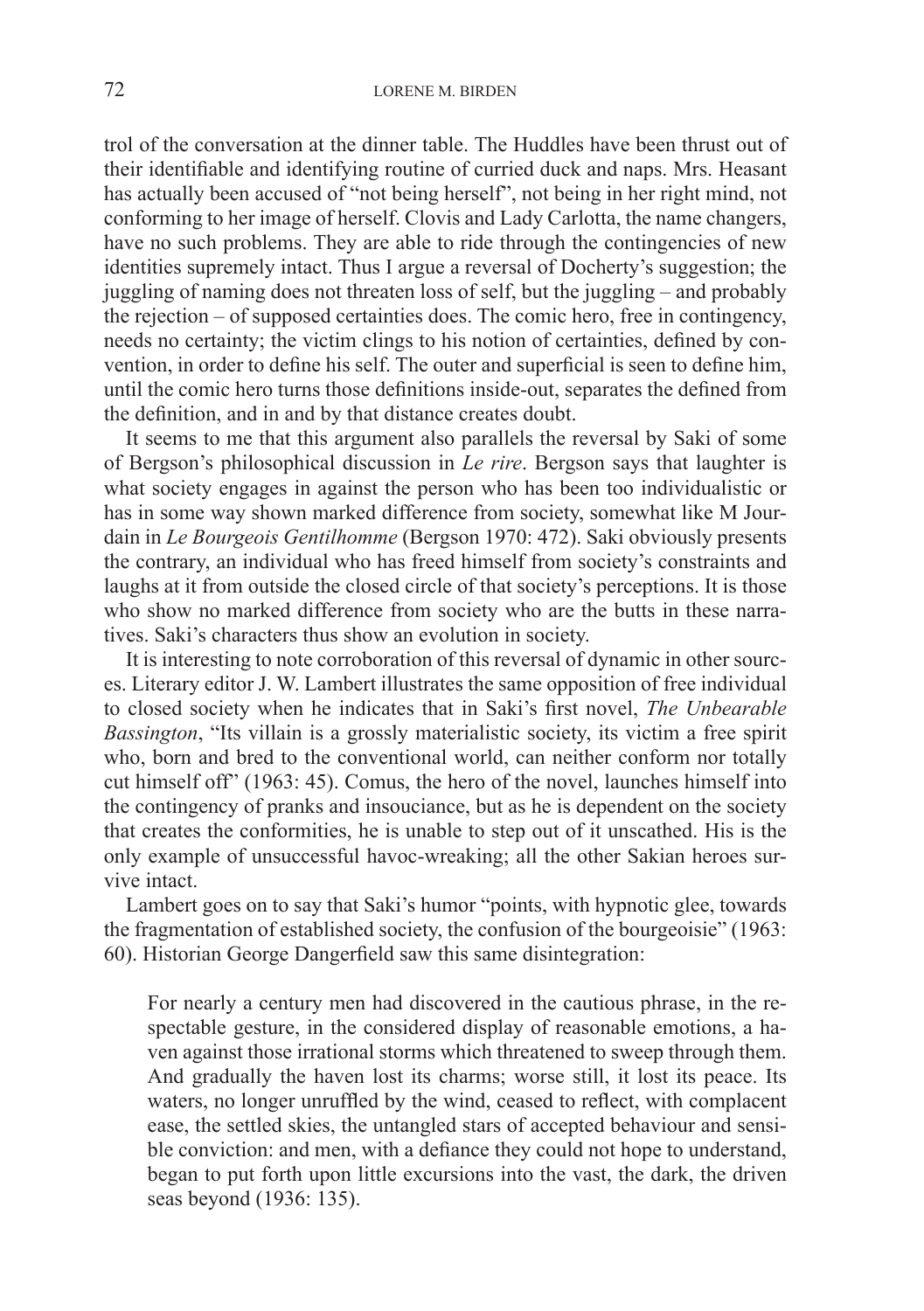Dangerfield maps in the macro environment what Saki was exploiting in his microenvironment of the short story. We see here that Saki's minor destruction of society through pranks and acid comments was part of a larger movement that can be observed by other experts.

These comments by George Dangerfield are mirrored in those of other authors. Philippe Garner makes a similar observation, but situates the beginning of the movement at the end of Victoria's reign: "'the naughty '90s' can be considered as the accelerating pursuit of an image of excitement and escape. [...] the minds of the 1890s had an insatiable thirst for sensation" (1974: 28). In the same vein, Anne Clark Amor evokes the sense of provocation contained in Oscar Wilde's lodging of a complaint against the Marquess of Queensberry (1985: 208).

Dangerfield's comments also find many echoes in studies of perception. Ezra Pound considered artists the "antennae of the race" (1934: 630). He represents them as anticipating the changes in a given society's perceptions. Such a change in perception is described above by Dangerfield, and noted *post facto* by Mais, who identifies Saki's attacks on "worship at the shrine of convention" (1920: 329). Marshall McLuhan informs us that "[e]very culture and every age has its favorite model of perception and knowledge that it is inclined to prescribe for everybody and everything" (1964: 21). There is a model for the Mrs. Heasants and the Huddles. It is the same model for Bergson. The person operating from an outside position avoids being trapped in such models. For Bergson and the average Sakian victim, that outside position is reprehensible; thus the "immorality" of the Sakian hero, a loss of recognizable identity to society. "Immoral" is here a synonym for "abnormal", not adhering to accepted norms.

For the havoc-wreaker, it is otherwise. Outside the norms of this society, he can observe the absurdity of those norms and avoid being overcome by them, and thus he can preserve his sense of self, and in fact assert his self. This is what the Sakian havoc-wreaker does as he revels in the a-responsibility of his enjoyment of contingency. These three stories, while they upend the complacency of the staid characters upon whom different pranks are visited, also tip over, Till Eulenspiegel-wise, the apple-carts of the best-laid analyses of Docherty, Drake, Bergson. And they do so while the play of names is at what Docherty would find the most alarming level, when the main characters are supposed to suffer from their unstable identities. Instead it is the supposedly stable who suffer. Docherty refers to "experimental fiction", and indeed Clovis and Carlotta experiment with the rabbits of the conventional life around them. The results of these experiments demonstrate the solidity of their selves in the face of contingency, which they embrace, and the fragility of identity of those who flee contingency. All of these considerations point to Saki's naming game as indicative of his own position. It constitutes another element of his "lynx in the drawing room" attitude to his time, a time that he was in but not of (Pritchett 1957: 19).

Ultimately, this is the final proof of Saki as an artist. In his assessment of artists as announcers of shift, McLuhan states: "In the history of human culture there is no example of a conscious adjustment of the various factors of personal and so-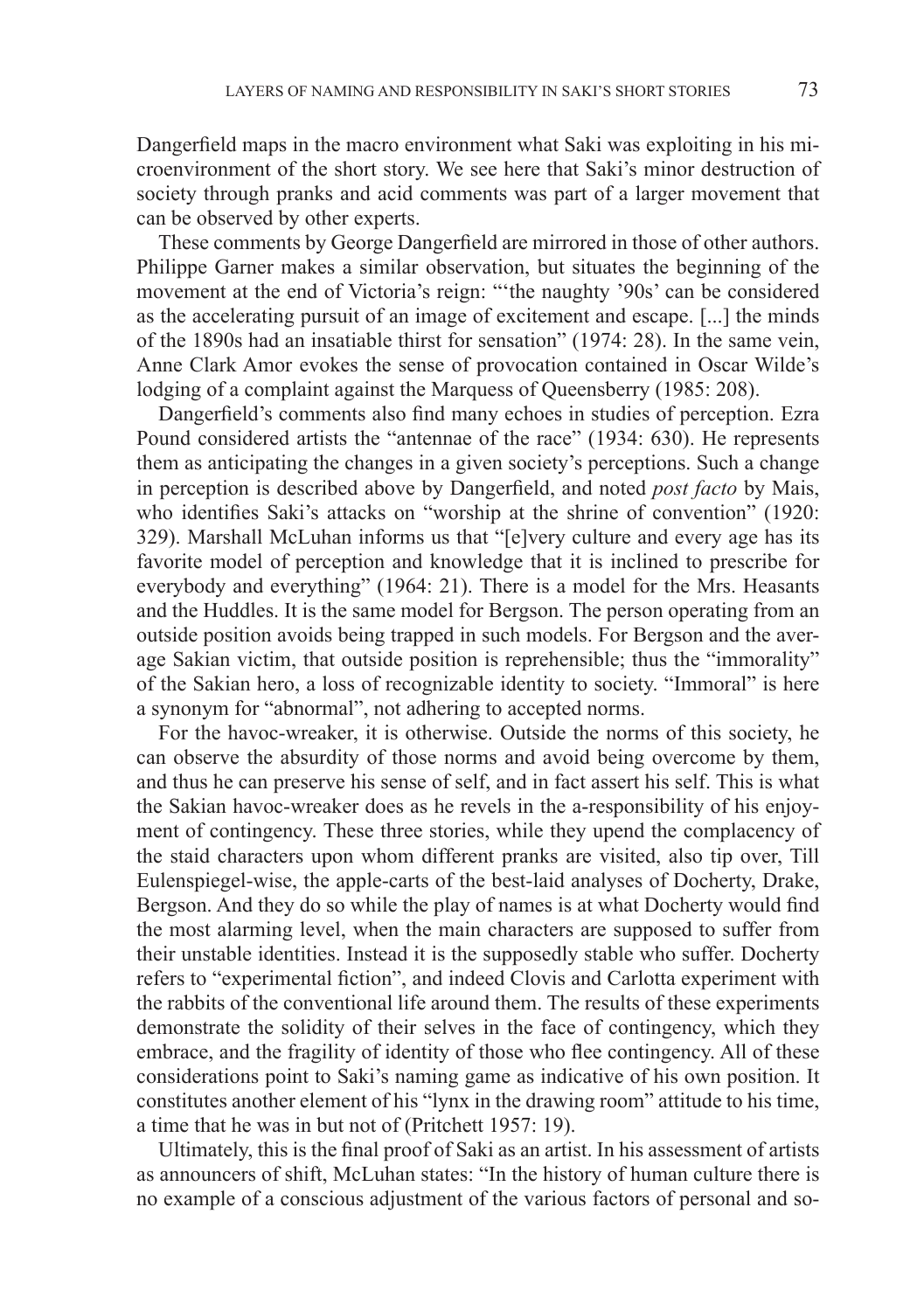cial life to new extensions excepting in the puny and peripheral efforts of artists. The artist picks up the message of cultural and technological challenge decades before its transforming impact occurs" (1964: 70). For McLuhan, as for Pound, artists are forecasters of shifts in perception. As they are, by their profession, immersed in questions of perception, they are the first to register these changes, either consciously or intuitively. Clovis and Carlotta, the artists in mendacity and social legerdemain, anticipate the liberating from the false sense of responsibility of a culture containing too many Huddles and Quabarls for their taste. Thus they reflect their creator, "sacking" the crumbling haven and launching hero and victim alike on a sea of contingency.

#### **References**

- Abrams, Fred (1971) "Onomastic Humor in Saki's 'Filboid Studge, the Story of a Mouse that Helped'". *Names* 19 (4), 287–288.
- Amor, Anne Clark (1985) *Madame Oscar Wilde*. Paris: Perrin.
- Arthur, William (1857) *An Etymological Dictionary of Family and Christian Names. With an Essay on Their Derivation and Import*. New York: Sheldon, Blakeman & Co..
- Bergson, Henri (1970) *Le rire: Essai sur la signification du comique. Œuvres.* Paris: Presses Universitaires de France, 381–485.
- "Beasts and Super-Beasts" (1914) Review of *Beasts and Super-Beasts* by Saki. *Spectator* 11 July, 61.
- Bilton, Peter (1966) "Salute to an N.C.O.". *English Studies* 47 (6), 439–442.
- Birden, Lorene M. (1996) 'One's bitterest friends': dynamique de caractère et humour chez Saki. Diss. Université de Nice.
- Birden, Lorene M. (2011) "Cross Purposes or Crossing Borders? Saki's Mix of Reporting and Fiction". *Annals of* '*Dunărea de Jos*' *University of Galaţi Fascicle XIII, Language and Literature*, Year XXIX, Issue 30, 1–19.
- *Chambers Concise Dictionary* (2009) Edinburgh: Chambers Harrap.
- Charnock, Richard Stephen (1882) Prænomina; or, The Etymology of the Principal Christian Names of Great Britain and Ireland. London: Trübner & Co..
- Cresswell, Julia (2003) *Collins Dictionary First Names*. Glasgow: HarperCollins.
- "Dagmar". http://www.thinkbabynames.com/meaning/0/Dagmar
- Dangerfield, George (1936) *The Strange Death of Liberal England*. New York: Harrison Smith and Robert Haas.
- Didion, Joan (1979) "A Preface". *Slouching Toward Bethlehem*. New York: Touchstone-Simon and Schuster, xi–xiv.
- Digamma (1904) "The Brilliant Young Man". *Westminster Gazette* 16 Jan, 1–2.
- Docherty, Tom (1983) Reading (Absent) Character: Towards a Theory of Characterization in Fiction. Oxford: Clarendon.
- Drake, Robert (1960) "The Sauce for the Asparagus: A Reappraisal of Saki". *The Saturday Book*. N° 20. London: Hutchinson, 61–73.
- "Ella". http://www.thinkbabynames.com/meaning/0/Ella
- Ganz, Margaret (1990) Humor, Irony, and the Realm of Madness: Psychological Studies in Dickens, Butler, and Others. New York: AMS.
- Garner, Philippe (1974) *The World of Edwardiana*. London: Hamlyn.
- Gillen, Charles H. (1969) *H. H. Munro (Saki)*. New York: Twayne.
- Gutwirth, Marcel (1993) *Laughing Matter: An Essay on the Comic*. Ithaca: Cornell University Press.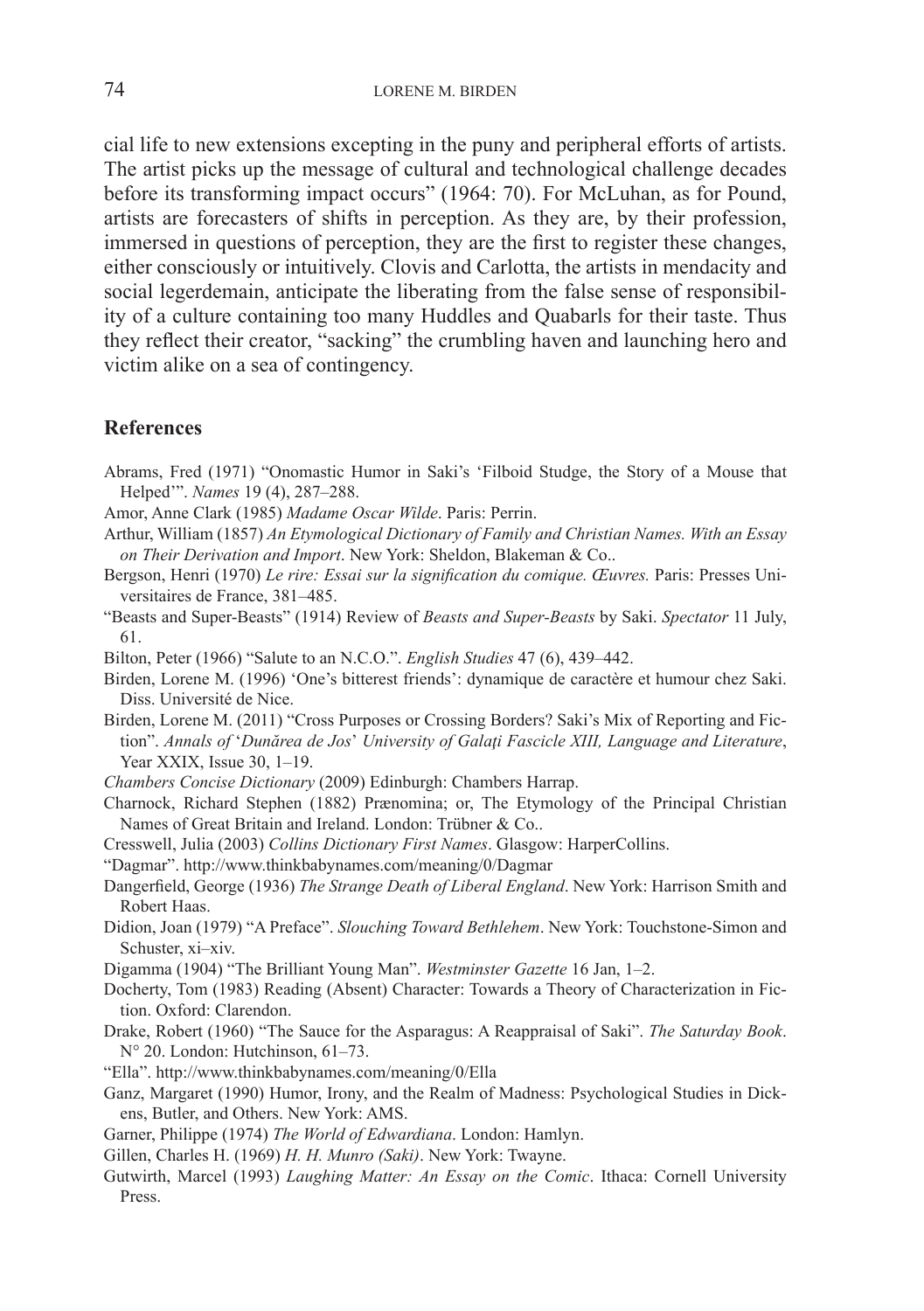- Hanks, Patrick, and Flavia Hodges (eds.) (1994) *A Dictionary of First Names*. Oxford: Oxford University Press.
- Hanks, Patrick, Kate Hardcastle, Flavia Hodges (eds.) (2006) *A Dictionary of First Names. Oxford Reference Online*. Oxford University Press. King's College Library. 8 Feb. http://www.oxfordreference.com/views.ENTRY.html?subview=Main&entry=+41.e4336
- Henkle, Roger B. (1980) *Comedy and Culture: England 1820-1900*. Princeton: Princeton University Press.
- Herbert, Christopher (1984) "Comedy: The World of Pleasure". *Genre* 17 (4), 401–416.
- "Holy Grail". http://www.encyclopedia.com/topic/sangrail.aspx
- Hynes, Samuel (1968) *The Edwardian Turn of Mind*. London: Oxford University Press.
- Khayyam, Omar (2010) *The Rubáiyát of Omar Khayyám*. Trans. Edward FitzGerald.
- http://emotional-literacy-education.com/classic-books-online-a/rubai10.htm
- "Klum". http://german.about.com/od/names/a/gerNames\_2.htm
- Knowles, Elizabeth (ed.) (2006) *The Oxford Dictionary of Phrase and Fable*. Oxford: Oxford University Press.
- "Krume/Klemme/Klumm". http://www.wordreference.com/krume
- Lambert, J. W. (1963) Introduction. *The Bodley Head Saki*. London: The Bodley Head, 7-62.
- Langer, Susanne K. (1953) *Feeling and Form: A Theory of Art Developed from* Philosophy in a New Key. London: Routledge and Kegan Paul.
- Langguth, A. J. (1981) *Saki: A Life of Hector Hugh Munro*. New York: Simon and Schuster.
- Mais, S. P. B. (1920) "The Humor of 'Saki'". *Books and their Writers*. London: Grant Richards, 311–330.
- McLuhan, Marshall (1964) *Understanding Media: the Extensions of Man*. New York: Signet-New American Library.
- Milne, A. A. (1926) "Introduction". *The Chronicles of Clovis*. *The Collected Works of Saki*. London: John Lane The Bodley Head, ix–xii.
- Munro, Ethel M. (1930) "Biography of Saki". *The Complete Works of Saki*. By Saki. 2 vols. London: John Lane The Bodley Head, 2: 635–715.
- Nänny, Max (1984) "Narrative Modes of Communication". In: Mortimer, Anthony (ed.) *Contemporary Approaches to Narrative*. Tübingen: Narr, 51–62.
- Nasr, S. H. (2006) "The Poet-Scientist 'Umar Khayyám as Philosopher". *Islamic Philosophy from Its Origin to the Present: Philosophy in the Land of Prophecy*. Albany: SUNY Press, 165–184.
- "Nitchevo" (1916) "Lilian's Lonely Soldier". *Bystander* 20 September, 511–512.
- Ong, Walter (1982) *Orality and Literacy: The Technologizing of the Word*. London: Methuen.
- Paulson, Ronald (1998) *Don Quijote in England: The Aesthetics of Laughter*. Baltimore: Johns Hopkins University Press.
- Pound, Ezra (1934) "The Teacher's Mission". *The English Journal* 23 (8), 630–635.
- Pritchett, V. S. (1957) "The Performing Lynx". *New Statesman* 53.1347, 18–19.
- Pritchett, V. S. (1963) "Saki". *New Statesman* 66.1703, 614–615.
- Purdie, Susan (1993) *Comedy: The Mastery of Discourse*. London: Harvester Wheatsheaf.
- "Rail". http://dictionary.reference.com/browse/rail+against?qsrc=2446
- "Reginald's Successor" (1911) Review of *The Chronicles of Clovis* by Saki. *Morning Post* 23 Oct, 2.
- Saki [Hector Hugh Munro] (1902a) "The Political Jungle-Book: The Wolf-Pack and Others". *Westminster Gazette* 11 Feb,1, 2.
- Saki [Hector Hugh Munro] (1902b) "The Political Jungle-Book II the Dancing of Mor. Mor the Peacock. The Stampede of Runamukki". *Westminster Gazette* 21 Apr, 3.
- Saki [Hector Hugh Munro] (1909) "The Sex that Doesn't Shop". *Westminster Gazette* 27 March, 2.
- Saki [Hector Hugh Munro] (1910a) "The Unrest-Cure". *Westminster Gazette* 1 April, 1, 2.
- Saki [Hector Hugh Munro] (1910b) "Ministers of Grace". *Bystander* 30 Nov, 432–434.
- Saki [Hector Hugh Munro] (1911) "The Schartz-Metterklume Method". *Westminster Gazette* 14 Oct, 2.